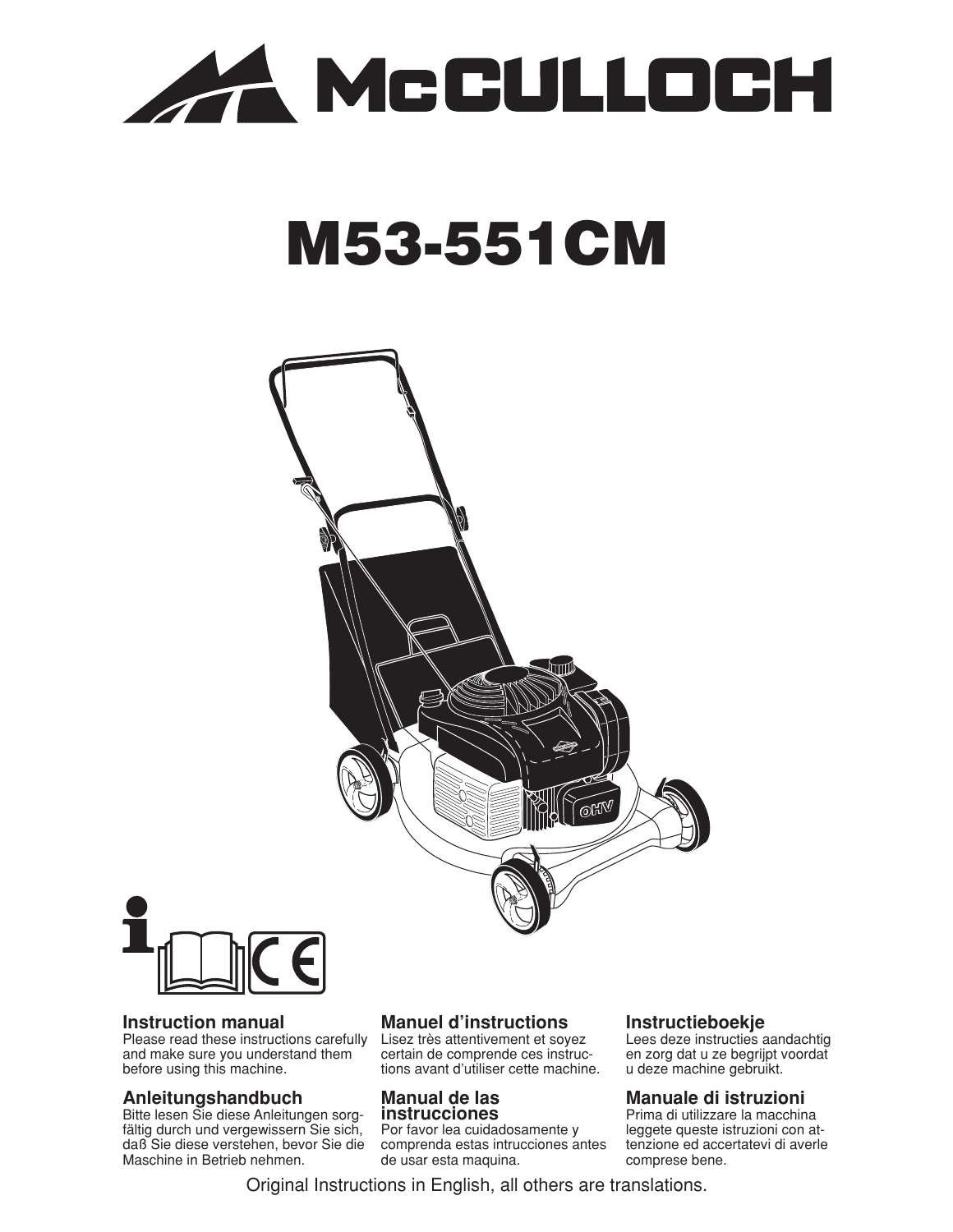# **CONTENTS**

| <b>SAFETY RULES  PAGE 3-8</b> |  |
|-------------------------------|--|
|                               |  |
|                               |  |
|                               |  |
|                               |  |
| <b>START AND STOP  15-16</b>  |  |
|                               |  |
| <b>MAINTENANCE 18-20</b>      |  |
| <b>GENERAL INFORMATION 20</b> |  |
|                               |  |

# **INHALTSVERZEICHNIS**

| SICHERHEITSREGELN SEITE 3-8         |  |
|-------------------------------------|--|
|                                     |  |
|                                     |  |
|                                     |  |
|                                     |  |
| <b>START UND ABSTELLEN  15-16</b>   |  |
| <b>GEBRAUCH DES RASENMÄHERS 17</b>  |  |
|                                     |  |
| <b>ALLGEMEINE ERLÄUTERUNGEN  20</b> |  |
|                                     |  |

# **TABLE DES MATIERES**

| <b>MESURES DE SÉCURITÉ  PAGE 3-8</b>  |  |
|---------------------------------------|--|
| <b>DONNÉES TECHNIQUES  9</b>          |  |
|                                       |  |
|                                       |  |
|                                       |  |
| <b>MARCHE ET ARRÊT 15-16</b>          |  |
| <b>UTILISATION DE LA TONDEUSE  17</b> |  |
|                                       |  |
| <b>RENSEIGNEMENTS GÉNÉRAUX  20</b>    |  |

# **INDICE**

| REGLAS DE SEGURIDAD SIVU 3-8          |  |
|---------------------------------------|--|
| <b>ESPECIFICACIONES TÉCNICAS 9</b>    |  |
|                                       |  |
|                                       |  |
|                                       |  |
| <b>ARRANQUE Y PARADA  15-16</b>       |  |
| <b>APLICACIÓN DEL CORTACÉSPED  17</b> |  |
| <b>MANTENIMIENTO  18-20</b>           |  |
| <b>INFORMACIONES GENERALES  20</b>    |  |

# **INHOUD**

| <b>VEILIGHEIDSMAATREGELENPAG.3-8</b> |  |
|--------------------------------------|--|
| TECHNISCHE GEGEVENS 9                |  |
|                                      |  |
|                                      |  |
|                                      |  |
| <b>STARTEN EN STOPPEN 15-16</b>      |  |
| GEBRUIK VAN DE MAAIER  17            |  |
|                                      |  |
| <b>ALGEMENE INLICHTINGEN  20</b>     |  |

# **INDICE DEL CONTENUTO**

| <b>NORME DE SICUREZZAPAGINA 3-8</b> |
|-------------------------------------|
| <b>CARATTERISTICHE TECNICHE  9</b>  |
|                                     |
|                                     |
|                                     |
| <b>AVVIAMENTO ED ARRESTO  15-16</b> |
| USO DELLA FALCIATRICE  17           |
| <b>MANUTENZIONE  18-20</b>          |
| <b>INFORMAZIONI GENERICHE 20</b>    |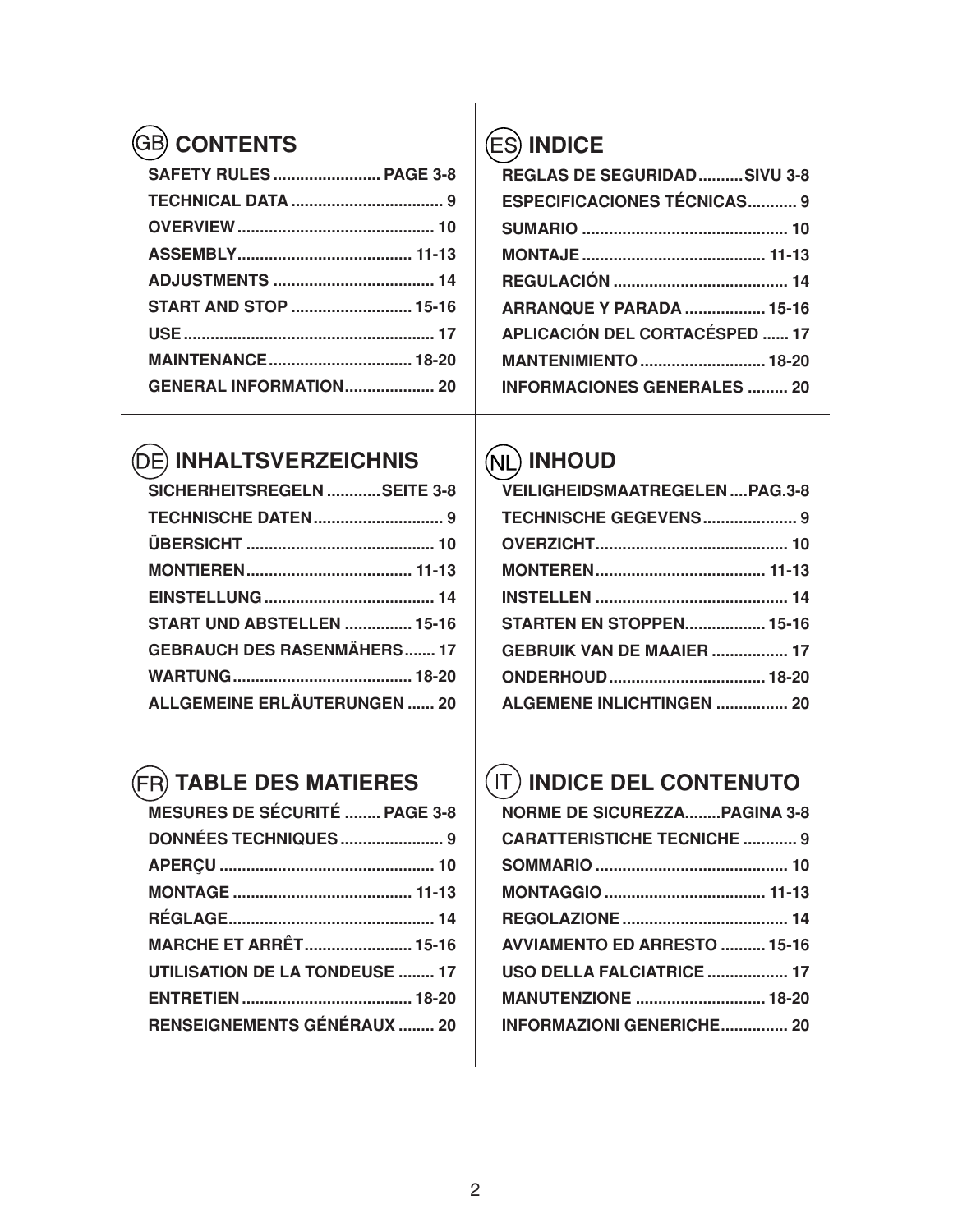

### **Safe Operation Practices for Pedestrian-Controlled Rotary Lawnmowers**

**IMPORTANT:** This cutting machine is capable of amputating hands and feet and throwing objects. Failure to observe the following safety instructions could result in serious injury or death.

#### **I. Training**

- Read the instructions carefully. Be familiar with the controls and the proper use of the equipment.
- Never allow children or people unfamiliar with the instructions to use the lawnmower. Local regulations may restrict the age of the operator.
- Never mow while people, especially children, or pets are nearby.
- Keep in mind that the operator or user is responsible for accidents or hazards occurring to other people or their property.

#### **II. Preparation**

- While mowing, always wear substantial footwear and long trousers. Do not operate the equipment when barefoot or wearing open sandals.
- Thoroughly inspect the area where the equipment is to be used and remove all objects which may be thrown by the machine.
- WARNING Petrol is highly flammable.
	- Store fuel in containers specifically designed for this purpose.
	- Refuel outdoors only and do not smoke while refueling.
	- Add fuel before starting the engine. Never remove the cap of the fuel tank or add petrol while the engine is running or when the engine is hot.
	- If petrol is spilled, do not attempt to start the engine but move the machine away from the area of spillage and avoid creating any source of ignition until petrol vapors have dissipated.
	- Replace all fuel tanks and container caps securely.
- Replace faulty silencers.
- Before using, always visually inspect to see that the blades, blade bolts and cutter assembly are not worn or dam aged. Replace worn or damaged blades and bolts in sets to preserve balance.
- On multi-bladed machines, take care as rotating one blade can cause other blades to rotate.

#### **III. Operation**

- Do not operate the engine in a confined space where dangerous carbon monoxide fumes can collect.
- Mow only in daylight or in good artificial light.
- Avoid operating the equipment in wet grass, where feasible.
- Always be sure of your footing on slopes.
- Walk, never run.
- For wheeled rotary machines, mow across the face of slopes, never up and down.
- Exercise extreme caution when changing direction on slopes.
- Do not mow excessively steep slopes.
- Use extreme caution when reversing or pulling the lawnmower towards you.
- Stop the blade if the lawnmower has to be tilted for transportation when crossing surfaces other than grass, and when transporting the lawnmower to and from the area to be mowed.
- Never operate the lawnmower with defective guards, or without safety devices, for example deflectors and/or grass catchers, in place.
- Do not change the engine governor settings or overspeed the engine. Operating the engine at excessive speed may increase the hazard of personal injury.
- Disengage all blade and drive clutches before starting the engine.
- Start the engine or switch on the motor carefully according to instructions and with feet well away from the blade.
- Do not tilt the lawnmower when starting the engine or switching on the motor, except if the lawnmower has to be tilted for starting. In this case, do not tilt more than absolutely necessary and lift only the part which is away from the operator.
- Do not start the engine when standing in front of the discharge chute.
- Do not put hands or feet near or under rotating parts. Keep clear of the discharge opening at all times.
- Never pick up or carry lawnmower while the engine is running.
- Stop the engine and disconnect the spark plug wire:
- before cleaning blockages or unclogging chute;
- before checking, cleaning or working on the lawnmower;
- after striking a foreign object. Inspect the lawnmower for damage and make repairs before restarting and operating the lawnmower;
- if the lawnmower starts to vibrate abnormally (check immediately).
- Stop the engine:
- whenever you leave the lawnmower;
- before refuelling.
- Reduce the throttle setting during engine shut down and, if the engine is provided with a shut-off valve, turn the fuel off at the conclusion of mowing.
- Go slow when using a trailing seat.

#### **IV. Maintenance and Storage**

- Keep all nuts, bolts and screws tight to be sure the equipment is in safe working condition.
- Never store the equipment with petrol in the tank inside a building where fumes may reach an open flame or spark.
- Allow the engine to cool before storing in any enclosure.
- To reduce the fire hazard, keep the engine, silencer, battery compartment and petrol storage area free of grass, leaves, or excessive grease.
- Check the grass catcher frequently for wear or deterioration.
- Replace worn or damaged parts for safety.
- If the fuel tank has to be drained, this should be done outdoors.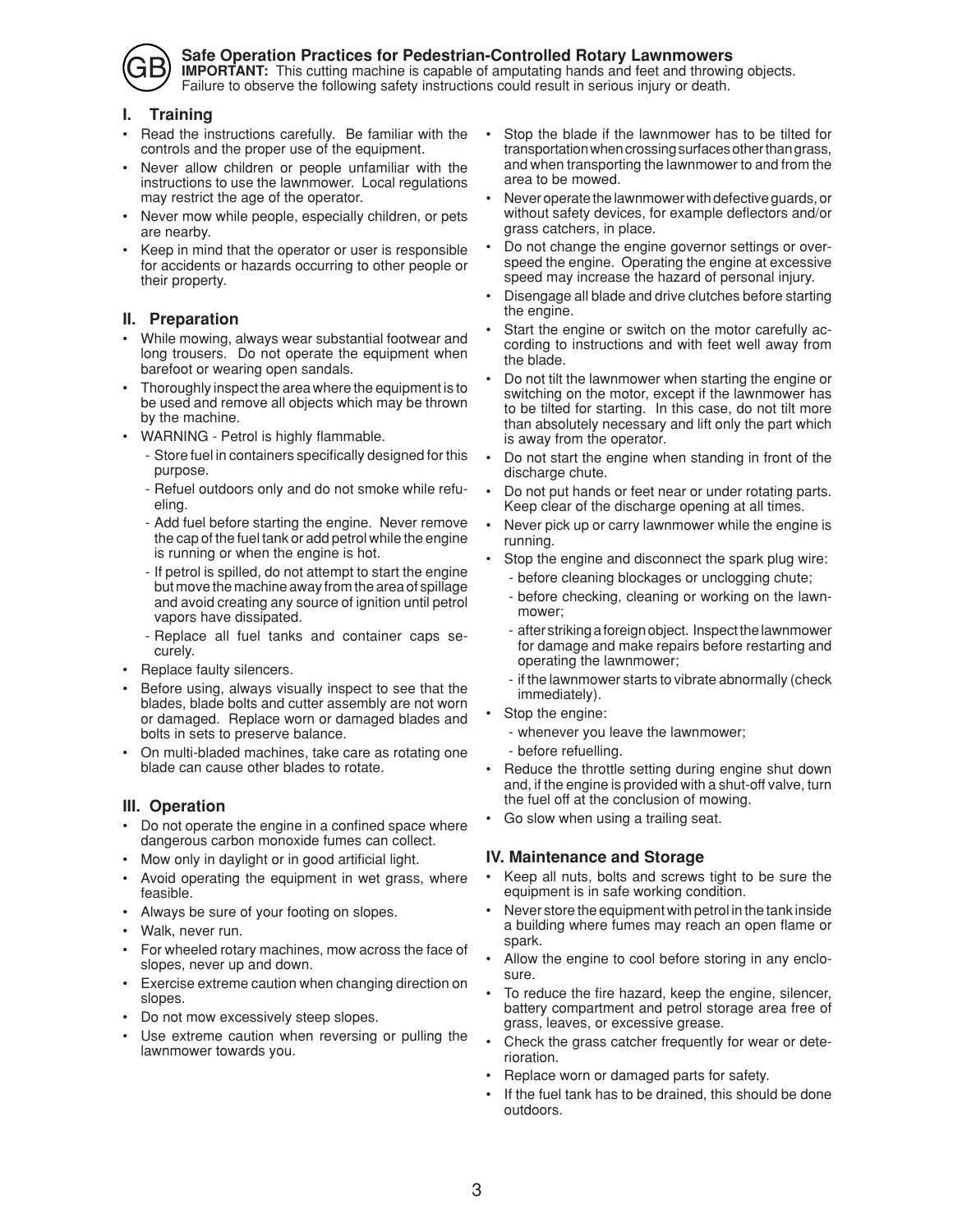#### **Sicherheitsvorkehrungen für Handgeführte Rasenmäher mit Rotationsklinge**



**WICHTIG:** Diese mähmaschine kann hände und füsse abtrennen und gegenstände mit hoher geschwindigkeit schleudern. Nichtbeachtung der folgenden sicherheitsvorschriften könnte schwere oder tödliche verletzungen zur folge haben.

#### **I. Schulung**

- Die Anleitungen sorgfältig durchlesen. Mit den Bedienungselementen und der vorschriftsmäßigen Bedienung der Maschine vertraut machen.
- Auf keinen Fall Kindern oder Erwachsenen, die mit der Bedienungsanleitung des Mähers nicht vertraut sind, den Betrieb der Maschine gestatten.Das Mindestalter von Fahrern ist womöglich gesetzlich geregelt.
- Auf keinen Fall mähen, solange sich andere, besonders Kinder oder Haustiere, im Arbeitsbereich befinden.
- Bitte denken Sie daran, daß der Fahrer oder Benutzer für jegliche Unfälle oder Gefahren, denen andere oder deren Eigentum ausgesetzt werden, verantwortlich ist.

#### **II. Vorbereitung**

- Während dem Mähen immer festes Schuhwerk und lange Hosen tragen. Die Maschine nicht barfuß oder mit offenen Sandalen in Betrieb nehmen.
- Das Arbeitsgelände sorgfältig untersuchen und alle Gegenstände, die von der Maschine aufgeschleudert werden könnten, entfernen.
- WARNUNG Benzin ist äußerst leicht entzündlich.
	- Kraftstoff in speziell dafür ausgelegten Behältern lagern.
	- Nur im Freien tanken und währenddessen nicht rauchen.
	- Kraftstoff nachfüllen, bevor der Motor angelassen wird. Auf keinen Fall den Tankdeckel entfernen oder Benzin nachfüllen, solange der Motor läuft oder heiß ist.
	- Falls Kraftstoff verschüttet wurde, nicht versuchen, den Motor anzulassen, sondern die Maschine vom verschütteten Benzin wegschieben und das Verursachen jeglicher Zündquellen vermeiden, bis die Benzindämpfe sich verflüchtigt haben.
	- Alle Deckel wieder fest auf Kraftstofftanks und Kraftstoffbehältern anbringen.
- Schadhafte Schalldämpfer ersetzen.
- Vor dem Gebrauch immer mit einer Sichtprüfung sicherstellen, daß Mähmesser, Messerschrauben und die Mäheinheit nicht abgenutzt oder beschädigt sind. Abgenutzte oder beschädigte Messer und Schrauben ersetzen, um Auswuchtung zu gewährleisten.
- Bei Maschinen mit mehreren Mähmessern ist Vorsicht geboten, da beim Drehen eines Mähmessers die anderen Mähmesser sich womöglich mit drehen.

#### **III. Betrieb**

- Maschine nicht in einem geschlossenen Bereich betreiben, in dem die gefährlichen Kohlenmoxydgase sich sammeln können.
- Nur bei Tageslicht oder guter künstlicher Beleuchtung mähen.
- Vermeiden Sie den Gebrauch des Geräts auf nassem Gras, soweit möglich.
- Achten Sie bei geneigten Böden stets auf Ihr Gleichgewicht.
- Gehen Sie (nicht rennen).
- Bewegen Sie sich mit fahrbaren Motor-Rasenmähern stets quer zur Neigung der Fläche, gehen Sie nie auf und ab.
- Gehen Sie beim Richtungswechsel auf geneigten Flächen besonders vorsichtig vor.
- Mähen Sie nicht auf besonders steilen Abhängen.
- Genen Sie besonders vorsichtig vor, wenn Sie den Mäher ziehen oder zu sich hin drehen.
- Stoppen Sie die Klinge, wenn der Rasenmäher für den Transport über Flächen ohne Gras angekippt werden muss, bzw. auf dem Hin-/Rückweg zur/von der zu mähenden Fläche.
- Benutzen Sie den Rasenmäher nie mit defekten Schutzabdeckungen, oder nicht in Position befindlichen Schutzvorrichtungen, wie beispielsweise Leitblechen und/oder Grasfänger.
- Die Einstellung des Drehzahlreglers nicht ändern, und die Drehzahl des Motors nicht über die Werkspezifikationen heraufsetzen. Der Betrieb des Motors bei zu hohen Drehzahlen kann die Gefahr von Körperverletzungen vergrößern.
- Vor dem Starten der Maschine alle Blockierungen der Klingen und des Antriebs lösen.
- Beim Starten der Maschine und Einschalten des Motors vorsichtig vorgehen. Halten Sie sich an die Gebrauchsanleitung und achten Sie darauf, dass Ihre Füße weit genug von der Klinge entfernt sind.
- Kippen Sie den Rasenmäher nicht während des Starts oder Einschalten des Motors, es sei denn, dass dies für den Start erforderlich ist. Kippen Sie ihn n diesem Fall nicht mehr als unbedingt nötig und heben Sie nur den vom Bediener entfernteren Bereich an.
- Starten Sie die Maschine nicht, wenn Sie nahe an der Entladevorrichtung stehen.
- Bringen Sie Ihre Hände und Füße nicht in die Nähe der rotierenden Organe. Halten Sie die Entladeöffnung stets sauber.
- Den Rasenmäher bei laufendem Motor nie anheben oder tragen.
- Den Motor stoppen und das Kabel der Zündkerze trennen:
	- vor dem Entfernen von Verstopfungen aus dem Mähwerk oder dem Auswurf;
	- vor dem Prüfen, Reinigen oder Reparieren des Rasenmähers;
	- nachdem auf ein Fremdkörper gestoßen wurde. Den Rasenmäher auf Schäden untersuchen und die Reparaturen durchführen, bevor die Maschine wieder angelassen und in Betrieb genommen wird;
	- falls die Maschine anfangen sollte, ungewöhnlich zu vibrieren (sofort prüfen).
- Den Motor stoppen:
	- immer wenn Sie den Mäher zurücklassen;
	- vor dem Auftanken.
- Die Drosselklappe während des Auslaufens des Motors schließen und, falls der Motor mit einem Absperrventil ausgestattet ist, dieses bei Beendigung der Mäharbeiten schließen.
- Fahren Sie langsam, wenn Sie einen Sitz benutzen.

#### **IV. Wartung und Lagerung**

- Darauf achten, daß alle Muttern, Bolzen und Schrauben fest angezogen sind, um zu gewährleisten, daß die Maschine für den Betrieb sicher ist.
- Die Maschine auf keinen Fall mit Benzin im Tank in einem Gebäude lagern, in dem die Benzindämpfe ein offenes Feuer oder einen Funken erreichen könnten.
- Den Motor abkühlen lassen, bevor er in einem geschlossenen Raum gelagert wird.
- Um die Feuergefahr herabzusetzen, den Motor, den Schalldämpfer, den Batteriekasten und das Kraftstofflager von Gras, Laub und übermäßigem Schmierfett freihalten.
- Den Grasfänger häufig auf Abnutzung oder Verschleiß prüfen.
- Abgenutzte oder beschädigte Teile zur Sicherheit immer sofort ersetzen.
- Falls der Kraftstofftank entleert werden muß, sollte dies im Freien getan werden.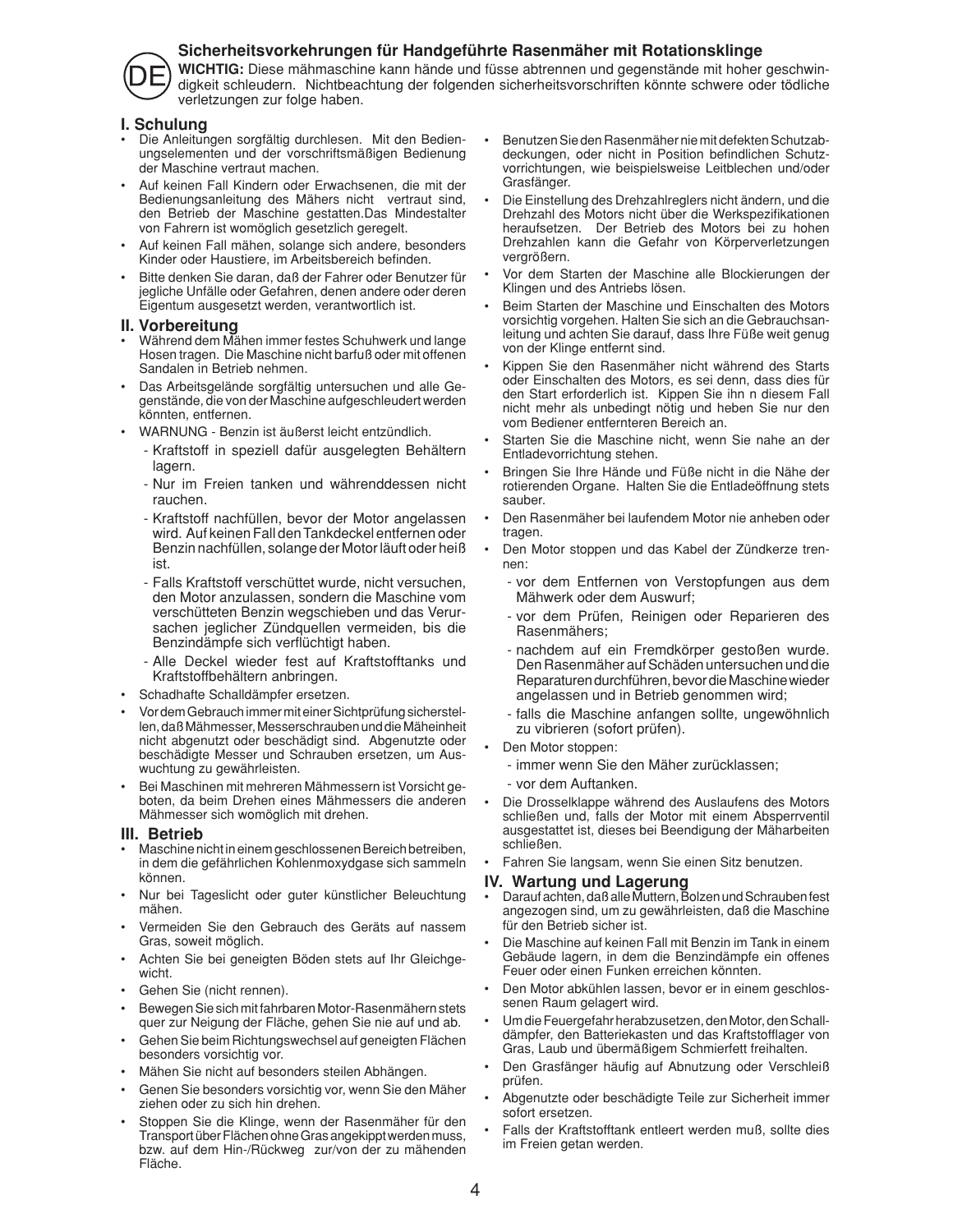#### **Mesures de sécurité d'utilisation d'une tondeuse à hélice horizontale à conducteur marchant**



**ATTENTION:** Cette tondeuse est capable d'amputer mains ou pieds et de projeter des objets. l'inobservation des règles de sécurité ci-dessous peut être la cause de blessures sérieuses voire mortelles.

#### **I. Précautions d'utilisation**

- Lisez toutes les instructions soigneusement. Familiarisez vous avec les commandes pour apprendre à utiliser efficacement cette machine.
- Ne jamais autoriser les enfants ou les personnes qui n'auraient pas lu ce manuel d'utilisation à utiliser cete tondeuse. La règlementation locale peut de plus interdire l'utilisation de telle machine au-dessous d'un certain âge.
- Ne jamais tondre à proximité de personnes, d'enfants ou d'animaux.
- Ne pas oublier que tout utilisateur ou propriétaire d'un tondeuse à gazon est responsable des accidents ou dommages causés à une personne ou a ses biens.

#### **II. Préparation**

- Pendant la tonte, ne portez que des chaussures solides et des pantalons longs. Ne jamais tondre pieds nus ou chaussés de sandales.
- Contrôlez systématiquement et soigneusement l'état de la surface à tondre et retirer tous les objets susceptibles de devenir des projectiles lors du passage de la machine.
- ATTENTION Le carburant est très inflammable.
	- Pour transporter ou stocker le carburant, utilisez exclusivement des récipients conçus et approuvés pour ces usages.
	- Toujours remplir le réservoir de carburant à l'air libre et ne pas fumer pendant le remplissage.
	- Remplir le réservoir de carburant avant de démarrer le moteur. Ne jamais retirer le bouchon du réservoir et ne jamais rajouter de carburant tant que le moteur est en foctionnement ou qu'il est encore chaud.
	- Si du carburant a été renversé, ne pas tenter de démarrer la tondeuse, mais la pousser hors de la zone où le carburant a été renversé et éviter de créer une quelconque source de chaleur avant que les vapeurs de carburant ne se soient dissipées.
	- Refermez avec précautions les bouchons des réservoirs ou des récipients contenant du carburant pour garantir la sécurité.
- Remplacez les pots d'échappement défectueux.
- Avant d'utiliser un tondeuse à gazon, toujours vérifier que les lames, les boulons de lame et le carter de coupe ne sont pas usés ou endommagés. Toujours remplacer les lames et les boulons simultanément de façon à éviter tout problème d'équilibrage.
- Sur les machines de multi-lames, ne pas oublier que la rotation d'une lame peut entraîner celle des autres.

#### **III. Utilisation**

- Ne jamais démarrer un moteur à l'intérieur dans un espace confiné où des émanations dangereuses de monoxyde de carbone pourraient s'accumulées.
- Tondez uniquement à la lumière du jour ou avec une bonne lumière artificielle.
- Évitez de faire fonctionner l'équipement sur le gazon mouillé, si possible.
- Soyez toujours sûrs de bien prendre pied sur les pentes.
- Marchez, ne courrez jamais.
- Pour les machines rotatives à roues, tondre à travers les surfaces des pentes, jamais de haut en bas.
- Soyez très prudents lorsque vous changez de direction sur les pentes.
- Ne tondez pas excessivement les pentes escarpées.
- 5 marche arrière ou tirez la tondeuse à gazon vers vous. • Soyez extrêmement prudents lorsque vous faites
- Utilisez une butée d'arrêt afin de maintenir la lame immobile si la tondeuse à gazon doit être inclinée pour le transport lorsqu'elle traverse des surfaces autres que le gazon, et lorsque vous transportez la tondeuse à gazon d'un endroit à l'autre.
- N'utilisez jamais la tondeuse à gazon avec des protections défectueuses ou sans dispositif de sécurité, comme par exemple des déflecteurs ou bacs à herbe, en place.
- Conserver le régime de rotation du moteur et ne jamais le faire fonctionner au dessus de son régime nominal car cela peut être dangereux.
- Débrayer toutes les lames et actionner l'embrayage avant de mettre le moteur en marche.
- Mettez le moteur en marche ou mettez le contact avec soin selon les instructions, les pieds éloignés des lames.
- N'inclinez pas la tondeuse à gazon lors de la mise en marche ou de contact du moteur, sauf si la tondeuse à gazon doit être inclinée pour ce faire. Dans ce cas, n'inclinez pas plus que nécessaire et soulevez seulement la partie éloignée de l'opérateur.
- Ne mettez pas le moteur en marche lorsque vous vous trouvez devant la goulotte d'éjection.
- Ne mettez pas les mains ou les pieds près ou sous les parties rotatives. Tenez-vous toujours à l'écart de l'orifice de sortie
- Ne ramassez ou ne transporter jamais la tondeuse à gazon pendant son fonctionnement
- Arrêtez la machine et débrancher le câble de bougie.
	- avant de retirer l'insert broyeur ou avant de retirer la goulotte d'éjection pour la nettoyer.
	- avant de contrôler, nettoyer ou travailler sur le carter de coupe,
	- avant de retirer un objet coincé dans le tondeuse.
	- si la machine commence à vibrer anormalement.
- Arrêtez la machine.
	- en tous temps lorsque vous vous éloignez de la tondeuse à gazon
	- avant le ravitaillement en combustible.
- Lorsque la tonte est terminée, réduisez les gaz avant de couper le moteur et, si le tondeuse à gazon est équipé d'un robinet d'arrêt du carburant, fermez celui-ci.
- Ralentissez lorsque vous utilisez un siège arrière.

#### **IV. Entretien et Entreposage**

- Assurez-vous que tous les écrous, boulons et vis sont bien serrés pour être certain que l'équipement est prêt à fonctionner de nouveau, dans de bonnes conditions.
- Ne jamais entreposer le tondeuse à gazon avec du carburant dans le réservoir, dans un bâtiment où les vapeurs pourraient s'enflammer au contact d'une flamme ou d'une étincelle de l'allumage.
- Attendre le refroidissement du moteur avant d'entreposer la tondeuse dans un espace fermé.
- Pour supprimer les risques d'incendie s'assurer que le moteur, le pot d'échappement, le logement de la batterie et du réservoir de carburant ne sont pas encrassés par de l'herbe, des feuilles ou des surplus de graisse.
- Vérifier souvent le bac ou le collecteur pour vous assurer qu'il est propre et qu'il n'est pas endommagé.
- Pour plus de sécurité, remplacer systématiquement les pièces usées ou détériorées.
- Si le réservoir de carburant doit être vidangé, procéder à cette opération à l'extérieur.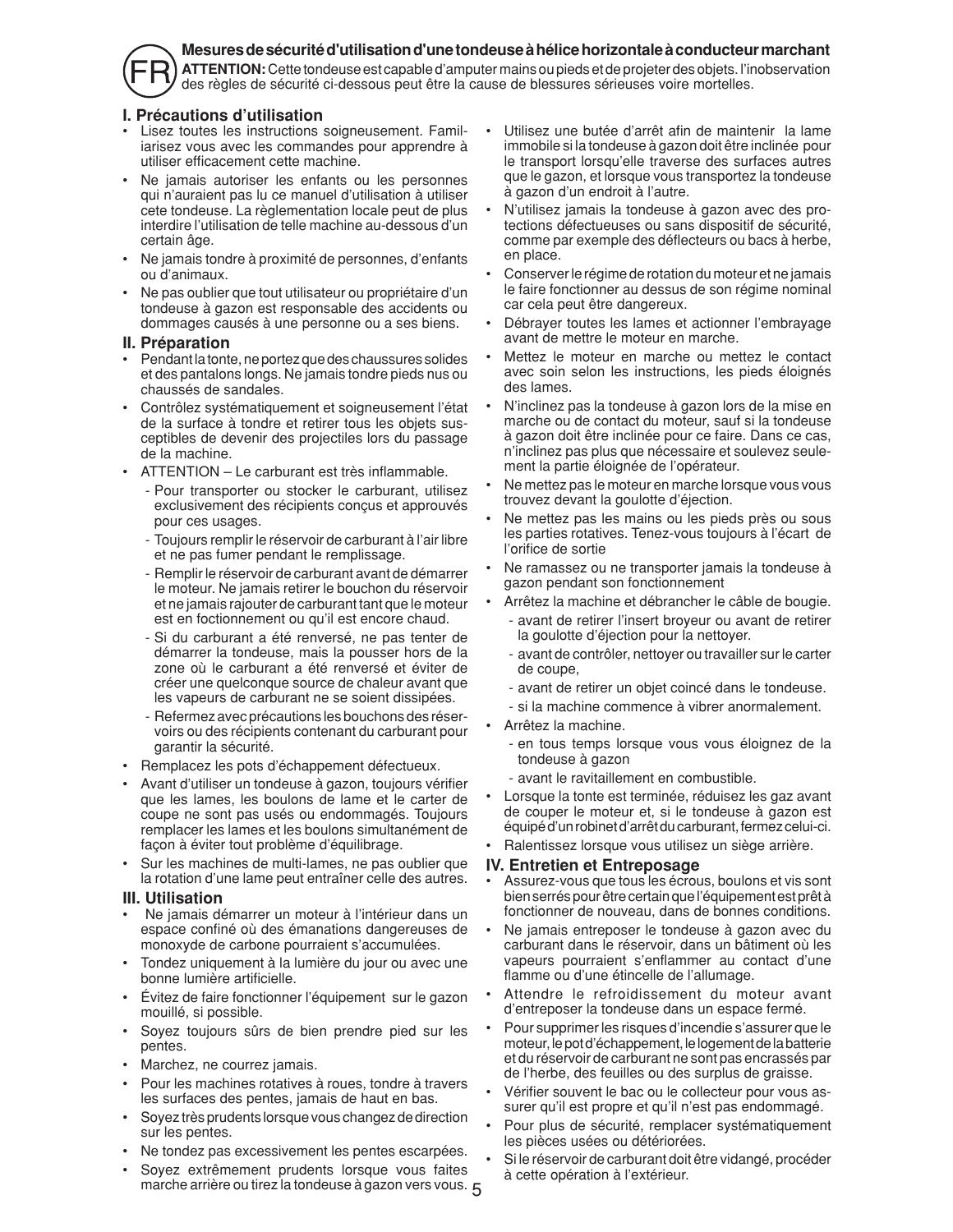#### **Normas de funcionamiento seguro para cortacéspedes giratorios de pie**



**IMPORTANTE:** Esta maquina cortadora es capaz de amputar las manos y los pies y de lanzar objetos. Si no se observan las instrucciones de seguridad siguientes se pueden producir lesiones graves o la muerte.

#### **I. Instrucción**

- Lea todas las instrucciones cuidadosamente. Familiarícese completamente con los controles y con el uso adecuado el equipo
- Nunca permita que los niños o las personas sin los conocimientos adecuados operen la segadora. Leyes locales pueden restriñir la edad del operador.
- Asegúrese que el área esté despejada de personas antes de segar, especialmente de niños o animales domésticos.
- El operador o el usuario es el responsable por accidentes o daños ocurridos a otras personas o a su propiedad.

#### **II. Preparación**

- Cuando este segando, siempre use zapatos adecuados y pantalones largos. No opere el equipo sin zapatos o usando sandalias.
- Inspeccione cuidadosamente el área en donde se va a utilizar el equipo y remueva los obstáculos que puedan ser lanzados por la maquina.
- ATENCIÓN los combustibles son muy inflamables.
	- Almacene el combustible en envases especialmente diseñados para este propósito.
	- Agregue combustible a la máquina afuera y no fume cuando este agregando combustible.
	- Agregue el combustible antes de arrancar el motor. Nunca remueva la tapa del depósito de gasolina o agregue combustible con el motor fusionando o cuando el motor este caliente.
	- Si derrama combustible, no intente arrancar el motor pero mueva la maquina lejos del área de derrame y no arranque el motor hasta que los vapores se hallan evaporado.
	- Vuelva a poner todas las tapas de los tanques y de los envases con seguridad.
- Reemplace los silenciadores defectuosos.
- Antes de usarlo, siempre inspeccione visualmente para ver que las cuchillas, los pernos de las cuchillas y el conjunto cortador no estén gastados o dañados. Reemplace las cuchillas y los pernos gastados o dañados de dos en dos para mantener el equilibro.
- En maquinas de más de una cuchilla, tenga cuidado puesto que la rotación de una cuchilla puede causar la rotación de otras cuchillas.

#### **III. Operación**

- Nunca haga funcionar la máquina dentro de un área cerrada donde gases peligrosos de óxido de carbono pueden acumularse.
- Siegue solamente con luz de día o con una buena luz artificial.
- Si es posible evitar el uso del aparato sobre hierba mojada.
- En caso de pendientes, asegurarse de estar bien firme en los pies.
- Caminar, nunca correr.
- Con las máquinas giratorias con ruedas, cortar horizontalmente con respecto al frente de las pendientes, nunca arriba y abajo.
- Tener mucho cuidado, cuando se cambia dirección en las pendientes.
- No cortar demasiado las pendientes muy fuertes.
- Tener mucho cuidado cuando se hace marcha atrás o se empuja el cortacésped hacia sí mismos.
- Parar la hoja en caso de que se tenga que inclinar el cortacésped para transportarlo por una superficie que no sea de hierba, o cuando se transporte de un área a otra por cortar.
- Nunca hacer funcionar el cortacésped con las protecciones defectuosas, o sin los dispositivos de seguridad, por ejemplo deflectores y/o las tomas de hierba en su sitio.
- Nunca cambie los ajustes del regulador o no haga que el motor tenga una velocidad excesiva.
- Desembragar todos los embragues de la hoja y de la transmisión antes de arrancar el motor.
- Arrancar el motor o encender el motor eléctrico con cuidado según las instrucciones y con los pies bien lejos de las hoja.
- No inclinar el cortacésped cuando se arranca el motor o se enciende el motor eléctrico, a menos de que el cortacésped no se tenga que inclinar para poderlo poner en marcha. En este caso, no inclinarlo más de lo absolutamente necesario y levantar solamente la parte más lejos del operador.
- No arrancar el motor cuando se está frente del pasillo de inyección.
- No poner las manos o los pies cerca o debajo de partes rotatorias. Mantenerse siempre lejos de la abertura de descarga.
- Nunca levantar o transportar el cortacésped cuando el motor está en marcha.
- Parar el motor y desconectar el cable de la bujía:
	- antes de limpiar bloqueos o desatrancar del conducto;
	- antes de inspeccionar, limpiar o trabajar sobre la segadora:
	- después de golpear un objeto extraño. Inspeccione la segadora cuidadosamente, para verificar si hay daños y haga reparaciones antes de volver a arrancar y a operar el equipo;
	- si la maquina empieza a vibrar anormalmente (verifíquela inmediatamente).
- Parar el motor:
	- siempre cuando se deja el cortacésped;
	- antes de abastecer el carburante.
- Reduzca los ajustes de la aceleración durante el tiempo que el motor se apague, si el motor viene diseñado con una válvula de apagado, sierre el combustible cuando halla terminado de segar.
- Ir despacio cuando se utiliza un asiento posterior.

#### **IV. Mantenimiento y Almacenamiento**

- Guarde todos las tuercas, los pernos y los tornillos apretados para asegurarse que el equipo esta en condiciones de buena operación.
- Nunca guarde la máquina con combustible en el estanque de combustible dentro de un edificio en donde hay fuentes de ignición presente.
- Permita que ese enfríe el motor antes de guardarlo en algún lugar cerrado.
- Para reducir el riesgo de encendido, guarde el motor, el silenciador, el comportamiento de la batería limpios de césped, hojas, y de demasiado grasa.
- Verifique frecuentemente el recogedor del césped para ver si hay uso o deterioración.
- Para la seguridad reemplace las partes que estén usadas o dañadas.
- Si el tanque del combustible debe ser vaciado hágalo afuera.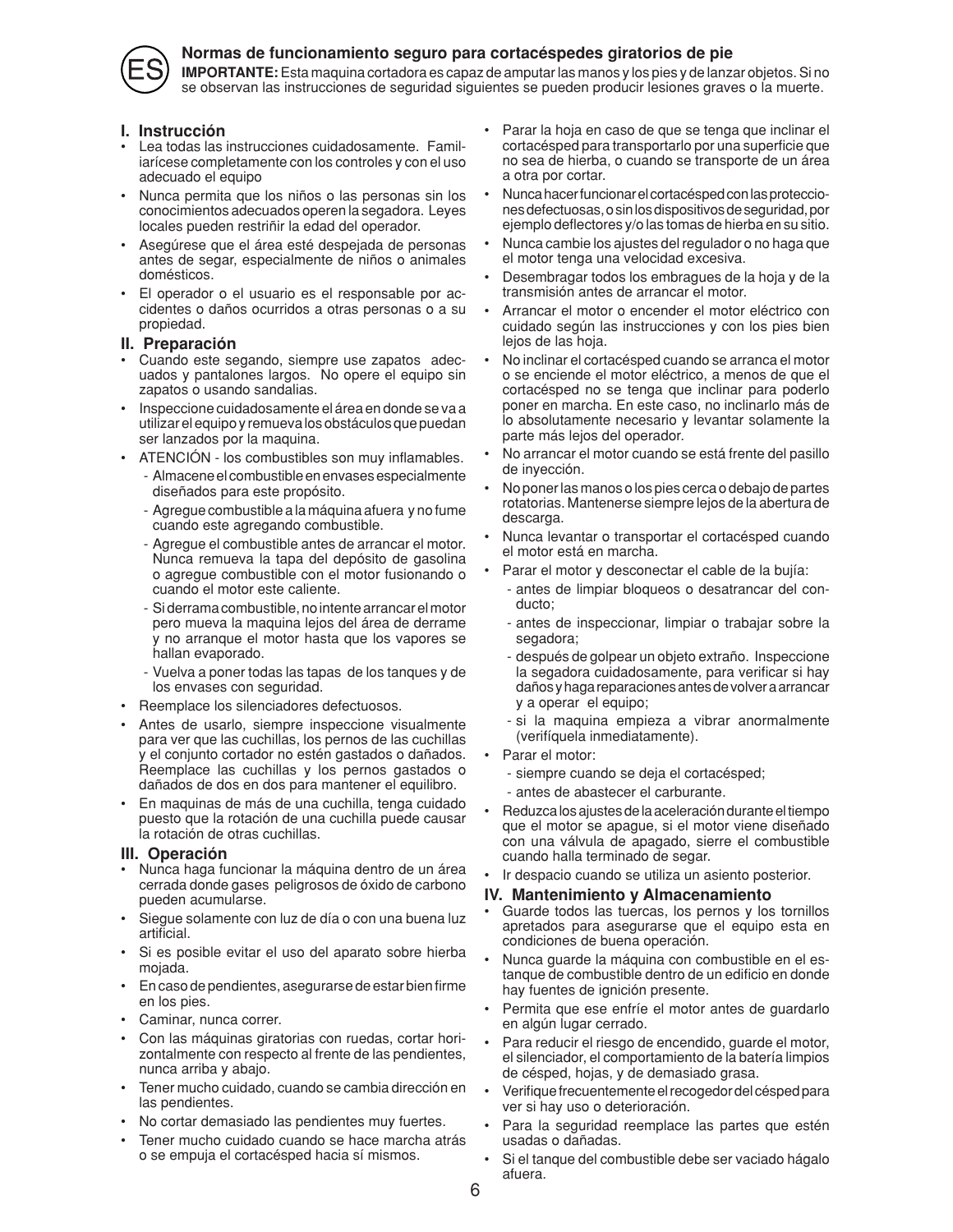

#### **Veilig werken met handbediende grasmaaimachines**

**BELANGRIJK:** Deze maaimachine kan handen en voeten amputeren en voorwerpen wegslingeren. Het niet opvolgen van deze veiligheidsinstructies kan ernstig of dodelijk letsel tot gevolg hebben.

#### **I. Training**

- Lees de instructies aandachtig. Zorg dat u vertrouwd bent met de bedieningselementen en het juiste gebruik van de machine.
- Laat kinderen of mensen die niet bekend zijn met de instructies, de maaimachine niet gebruiken. Het is mogelijk dat plaatselijke voorschriften een beperking stellen aan de leeftijd van de bestuurder.
- Maai nooit terwijl mensen, vooral kinderen, of huisdieren in de buurt zijn.
- Bedenk dat de bestuurder of gebruiker verantwoordelijk is voor ongelukken of risico's die andere mensen of hun eigendommen kunnen overkomen.

#### **II. Voorbereiding**

- Draag tijdens het maaien altijd stevige schoenen en een lange broek. Gebruik de machine niet blootsvoets of terwijl u open sandalen draagt.
- Inspecteer de plek waar de machine zal worden gebruikt, grondig en verwijder alle voorwerpen die door de machine kunnen worden weggeslingerd.
- WAARSCHUWING Benzine is licht ontvlambaar.
	- Bewaar brandstof in blikken die speciaal voor dat doel zijn bestemd.
	- Tank alleen buiten en rook niet tijdens het tanken.
	- Tank voordat u de motor start. Draai de dop nooit van de benzinetank af of tank nooit terwijl de motor draait of heet is.
	- Als benzine is gemorst, probeer de motor dan niet te starten maar haal de machine van de plaats vandaan waar u benzine heeft gemorst en zorg dat u geen ontstekingsbron teweeg brengt totdat de benzinedampen zijn verdreven.
	- Draai de dop van alle brandstoftanks en -blikken weer goed vast.
- Vervang defecte geluiddempers.
- Inspecteer vóór het gebruik altijd of de messen, mesbouten en maai-inrichting niet versleten of beschadigd zijn. Vervang versleten of beschadigde messen en bouten in sets om het evenwicht in stand te houden.
- Op machines met meerdere messen dient u eraan te denken dat het draaien van één mes andere messen kan doen draaien.

#### **III. Bediening**

- Laat de motor niet draaien in een besloten ruimte waar gevaarlijke koolmonoxydedampen zich kunnen verzamelen.
- Maai alleen bij daglicht of goed kunstlicht.
- Ook om nat gras te maaien, waar mogelijk.
- Loop voorzichtig op hellingen.
- Loop normaal, ren niet.
- Maai met een grasmaaier met wielen altijd dwars op de helling, nooit van boven naar onder of omgekeerd.
- Wees bijzonder voorzichtig als u op een helling van richting verandert.
- Maai niet op erg steile hellingen.
- Wees bijzonder voorzichtig als u de grasmaaier naar uzelf toe duwt of draait.
- Zet het mes uit als u de grasmaaier moet optillen om deze over plaatsen zonder gras of van het ene naar het volgende gazon te vervoeren.
- Werk niet met de grasmaaier als de beschermkappen of veiligheidsmechanismen niet in orde of niet aangebracht zijn (bijv. beschermkappen of grasvangmechanismen).
- Verander de instelling van de motorregelaar niet en laat de motor niet met te hoge toeren draaien. Als de motor met te hoog toerental draait, kan het risico van lichamelijk letsel groter worden.
- Zet alle mes- en aandrijfkoppelingen in hun vrij voordat u de machine start.
- Start de machine of de motor voorzichtig en volgens de gebruiksaanwijzingen en houd uw voeten uit de buurt van het mes.
- Til de grasmaaier niet op terwijl u deze start of de motor ervan aanzet, tenzij de grasmaaier dient te worden opgetild om deze te kunnen starten. Til de ma chine in dit geval niet hoger op dan nodig en til alleen het gedeelte op dat het verst van de bediener is verwijderd.
- Zet de machine niet aan terwijl u voor de afvoer staat.
- Steek uw handen of voeten nooit onder of in de buurt van draaiende delen. Houd de afvoeropening altijd vrij.
- Til de grasmaaier nooit op en draag deze nooit terwijl de motor draait.
- Zet de machine uit en maak de bougiedraad los:
	- voordat u opgehoopt materiaal weghaalt of een verstopte afvoer leeg maakt;
	- voordat u de maaimachine controleert, schoonmaakt of eraan werkt;
	- nadat u een ongewenst voorwerp heeft geraakt. Inspecteer de maaimachine op schade en voer reparaties uit voordat u de machine weer start en gebruikt;
	- als de machine abnormaal begint te trillen (onmiddellijk controleren).
- Zet de machine uit:
	- als u de grasmaaier achterlaat;
	- voordat u brandstof bijvult.
- Minder gas tijdens het uitlopen van de motor, en als de motor met een afsluitklep is uitgerust, moet u de brandstoftoevoer aan het einde van het maaien afsluiten.
- Rijd langzaam als u een meeloopstoeltje gebruikt.

#### **IV. Onderhoud en Opslag**

- Houd alle moeren, bouten en schroeven goed vastgedraaid zodat u er zeker van kunt zijn dat de machine in een veilige bedrijfsstaat verkeert.
- Sla de machine nooit in een gebouw op, waar dampen een open vlam of vonk kunnen bereiken, terwijl zich benzine in de tank bevindt.
- Laat de motor afkoelen voordat u hem in een besloten ruimte opbergt.
- Beperk brandgevaar: houd de motor, geluiddemper, accuruimte en benzine-opslagruimte vrij van gras, bladeren of een overmaat aan smeervet.
- Controleer de opvangzak vaak op slijtage of verwering.
- Vervang versleten of beschadigde onderdelen om veiligheidsredenen.
- Als de brandstoftank afgetapt moet worden, moet dit buiten worden gedaan.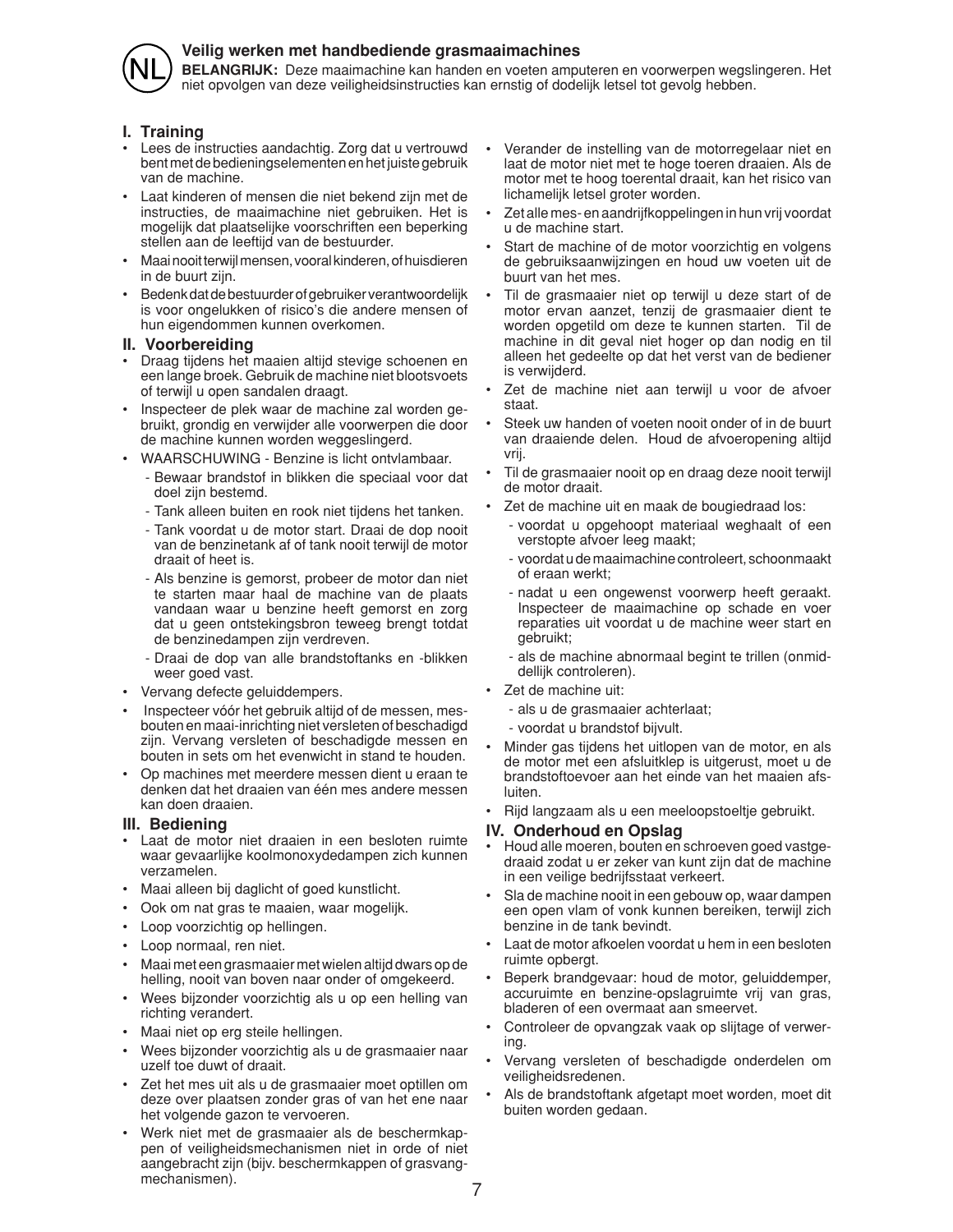

#### **Misure operative di sicurezza per rasaerba**

ATTENZIONE: Questo trattorino tosaerba ha una potenza sufficiente ad amputare mani e piedi e a scagliare oggetti. La mancata osservanza delle seguenti istruzioni antinfortunistiche potrebbe causare lesioni gravi e persino il decesso della vittima.

#### **I. Addestramento All'uso**

- Studiare attentamente le istruzioni. Acquisire dimestichezza con i comandi e conoscere a fondo l'uso corretto dell'equipaggiamento.
- Non consentire mai l'uso dei trattorini tosaerba ai bambini né agli adulti che non abbiano dimestichezza con le istruzioni sull'uso. Le normative locali possono stabilire l'età minima per operare i trattorini tosaerba.
- Non operare mai con i tosaerba in caso vi siano persone, specialmente bambini, o animaletti domestici nella zona di lavoro.
- Tenere presente che in caso di incidenti, rischi o pericoli provocati a persone o a beni, la responsabilità dell'operato ricade sull'operatore, od utilizzatore.

#### **II. Preparazione**

- Indossare sempre scarpe robuste da lavoro e pantaloni lunghi. Non usare i tosaerba a piedi nudi o indossando soltanto sandali.
- Controllare scrupolosamente l'area in cui verrà utilizzato l'equipaggiamento e togliere tutti gli oggetti che potrebbero venire scagliati dal macchinario.
- ATTENZIONE La benzina è infiammabilissima.
	- Conservare il carburante in contenitori appositi.
	- Fare rifornimento soltanto all'aperto. E' vietato fumare durante il rifornimento.
	- Fare rifornimento prima di avviare il motore. Non svitare mai il tappo del serbatoio, né fare rifornimento con il motore acceso o caldo.
	- In caso di fuoriuscita di benzina, non mettere in moto il motore. Spostare l'equipaggiamento dall'aerea in cui si è verificata la fuoriuscita del carburante ed evitare di provocare qualsiasi tipo di accensione fino a quando i vapori non si siano dissipati.
- Reinserire e serrare bene il tappo del serbatoio e del contenitore.
- Sostituire le marmitte che non funzionino bene.
- Prima di iniziare il lavoro ispezionare visivamente le lame, i bulloni delle lame e il gruppo falciante per verificare che non vi siano tracce di usura o danneggiamenti. In caso di lame e bulloni danneggiati od usurati, installate un nuovo set completo in modo che il macchinario rimanga bilanciato.
- In caso di trattorini tosaerba a lame multiple prestare la massima attenzione in quanto ruotando una lama si può provocare la rotazione delle altre.

#### **III. Funzionamento**

- Non accendere il motore in spazi ristretti dove vi si possa accumulare ossido di carbonio, un gas inodore ma letale.
- Usare i tosaerba soltanto con la luce del giorno oppure in presenza di buona luce artificiale.
- Se possibile, evitare di utilizzare l'apparecchio sull'erba bagnata.
- Stare sempre bene in equilibrio nei tratti scoscesi.
- Camminare sempre, non correre mai.
- Per macchine a ruote, nei tratti scoscesi, falciare l'erba seguendo la costa del pendio, non salendo e scendendo.
- Prestare estrema attenzione al cambio di direzione su un tratto scosceso.
- Non falciare tratti eccessivamente ripidi.
- Prestare estrema attenzione girando o tirando la macchina verso di sé.
- Fermare le lame nel caso in cui la macchina debba essere trasportata su superfici non erbose, oppure verso la zona da falciare.
- Non utilizzare mai la macchina con protezioni difettose, oppure in assenza di dispositivi di sicurezza, ad esempio, deflettori e/o separatori di erba.
- Non modificare le impostazioni del regolatore del motore né far operare il motore a velocità eccessive. Le velocità eccessive possono aumentare il pericolo di infortuni.
- Disinnestare tutte le lame e le frizioni prima di avviare il motore.
- Avviare o accendere il motore ponendo molta attenzione, attenendosi alle istruzioni e con i piedi ben lontani della lame.
- Non inclinare mai la macchina avviando o accendendo il motore, con la sola eccezione dei casi in cui questo sia assolutamente necessario. In questo caso, comunque non inclinarla mai oltre quanto sia strettamente necessario e sollevare solamente la parte distante dall'operatore.
- Non avviare il motore stando davanti al tubo di scarico.
- Non avvicinare mani o piedi alle parti rotanti. Mantenersi a distanza dal tubo di scarico, sempre aperto.
- Non rimorchiare o trasportare mai la macchina con il motore in funzione.
- Arrestare il motore e staccare il cavo della candela:
	- prima di pulire eventuali intasamenti e prima di stasare lo scivolo;
	- prima di interventi o controlli sul tosaerba e prima delle operazioni di pulizia;
	- dopo aver colpito un oggetto estraneo. Controllare che il tosaerba non sia stato danneggiato ed effettuare le riparazioni del caso prima di riavviare e mettere in funzione l'equipaggiamento;
	- se il tosaerba, o trattorino, vibra in modo anomalo (in qual caso eseguire immediatamente dei controlli).
- Arrestare il motore:
	- ovunque sia stata lasciata la macchina;
	- prima di fare carburante.
- Ridurre la velocità, con la leva dell'acceleratore, per rallentare il motore prima dello spegnimento. Se il motore è provvisto di valvola di arresto, chiudere l'alimentazione del carburante alla fine del lavoro.
- Guidare lentamente qualora si utilizzi il sedile posteriore.

#### **IV. Manutenzione e Periodi di Inattivita'**

- Verificare che tutti i dadi, i bulloni e le viti siano sempre ben stretti per assicurare che l'equipaggiamento sia in buone condizioni operative.
- Non lasciare mai l'equipaggiamento, con benzina nel serbatoio, in locali chiusi dove i vapori possano raggiungere fiamme libere o scintille.
- Lasciare raffreddare il motore prima di riporre i tosaerba, o trattorini, in qualsiasi spazio stretto e chiuso.
- Per ridurre i pericoli d'incendio assicurarsi che il motore, la marmitta, il vano batteria e la zona di stoccaggio benzina siano liberi da erba, foglie o quantità eccessive di grasso.
- Controllare spesso il raccoglitore dell'erba tagliata per individuare eventuali segni di usura o di danneggiamento.
- Per maggiore sicurezza, sostituire le parti usurate o danneggiate.
- Il serbatoio del carburante va vuotato all'aperto, qualora necessario.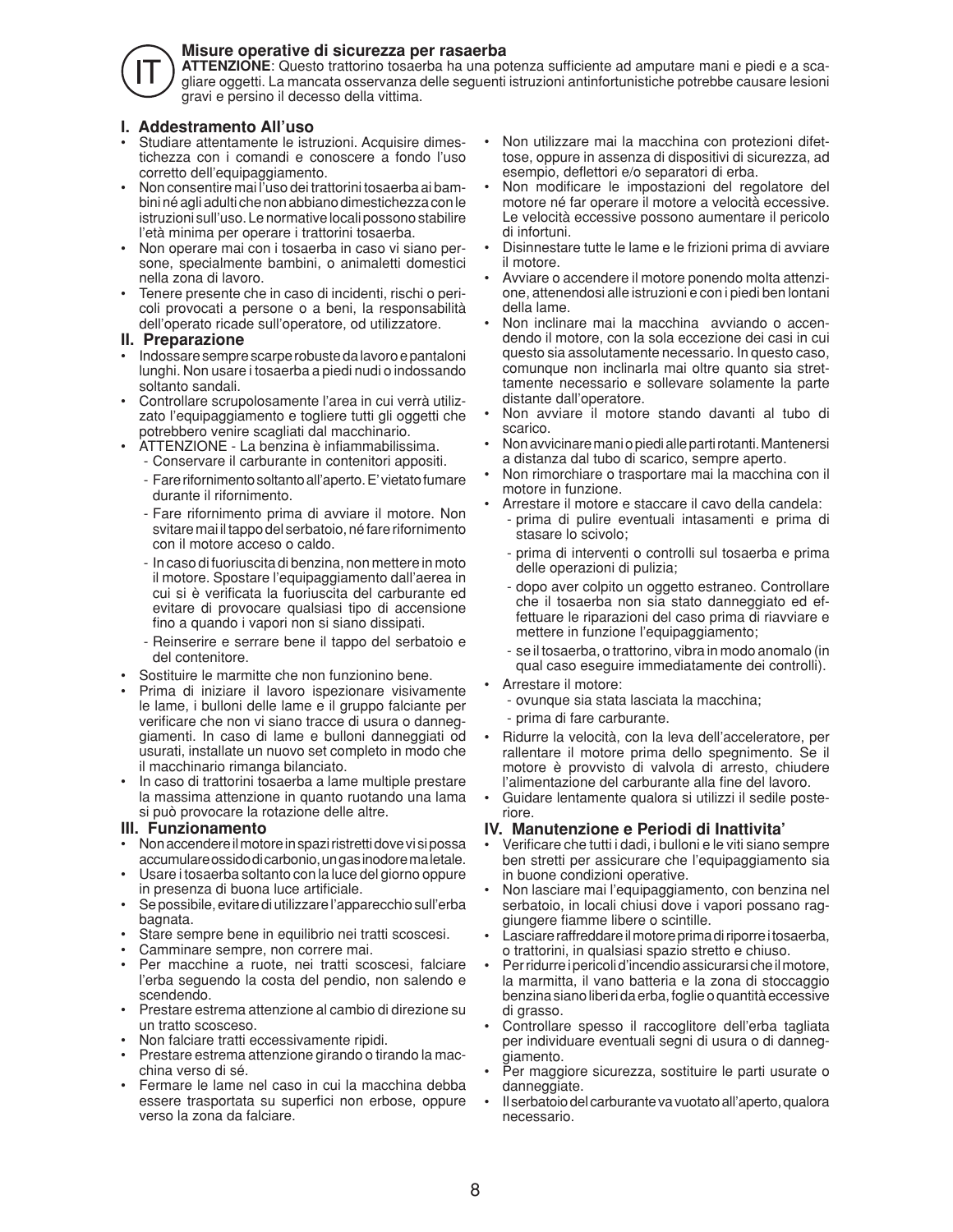

9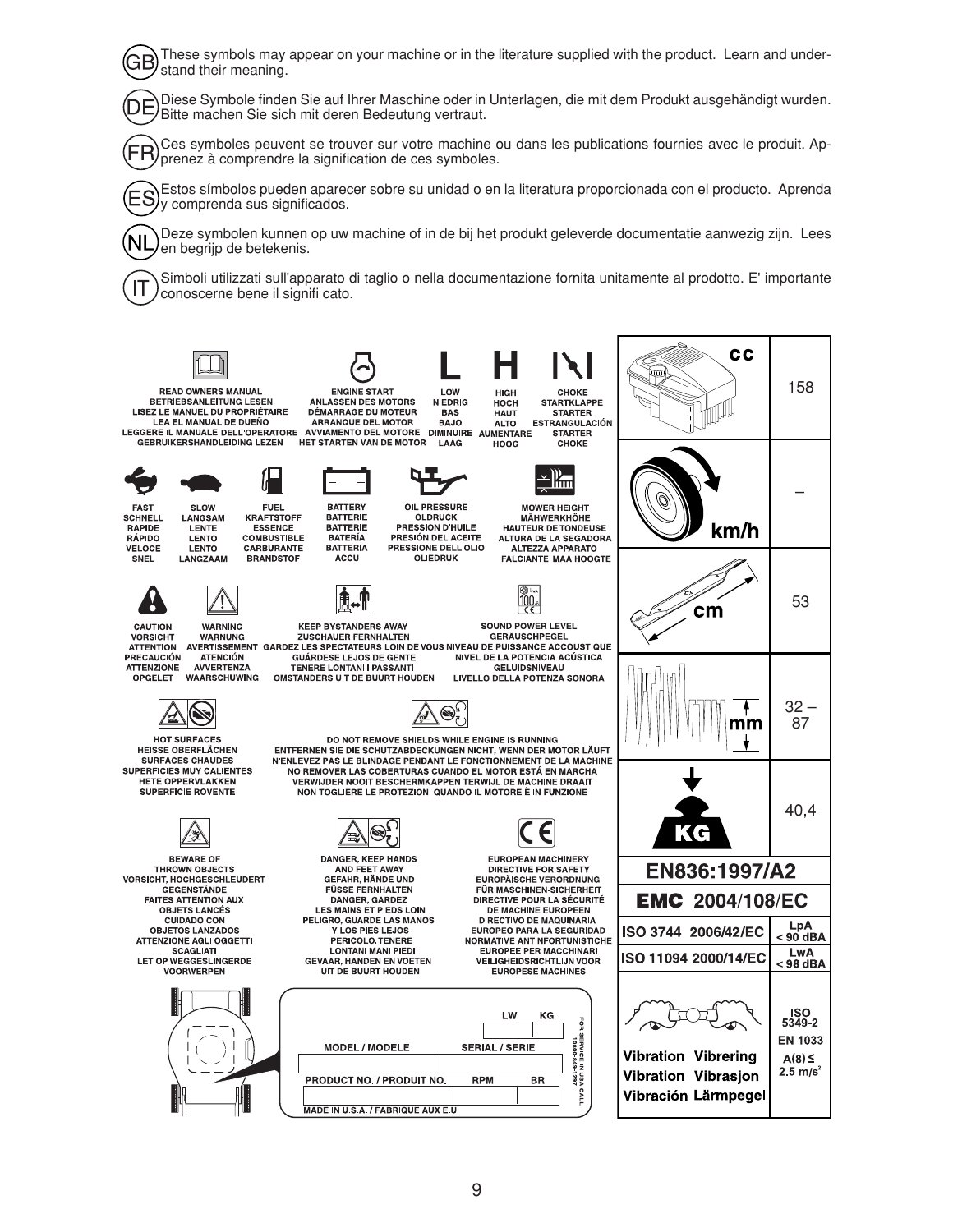

|                | GB)                  | DЕ                          | FR)                                   | ES)                                     | NL                      |                                    |
|----------------|----------------------|-----------------------------|---------------------------------------|-----------------------------------------|-------------------------|------------------------------------|
|                | Upper handle         | Handgriff, oberer           | <b>Mancheron partie</b><br>supérieure | Asa superior                            | Duwboom, boven          | Impugnatura<br>superiore           |
| $\overline{2}$ | Lower handle         | Hangriff, unterer           | <b>Mancheron partie</b><br>inférieure | Asa inferior                            | Duwboom,<br>beneden     | Impugnatura<br>inferiore           |
| 3              | Engine brake yoke    | Motorbremsb gel             | Etrier du frein-<br>moteur            | Mando freno motor   Motorrembeugel      |                         | Comando del<br>freno motore        |
| 4              | Start handle         | Anlassergriff               | <b>Démarreur</b>                      | Asa arrangue                            | <b>Startgreep</b>       | Maniglia de<br>avviamento          |
| 5              | Air filter           | Luftfilter                  | Filtre à air                          | Filtro de aire                          | Luchtfilter             | <b>Filtro aria</b>                 |
| 6              | <b>Petrol intake</b> | <b>Benzineinf Ilung</b>     | Réservoir<br>d'essence                | Resrva de<br>gasolina                   | <b>Benine bijvullen</b> | Rifornimento<br>benzina            |
| 7 <sub>1</sub> | Height adjust grip   | Heheneinstel-<br>lungsgriff | Poignée de réglage<br>de hauteur      | Puño de la regula-<br>cion de la altura | Hoogtereg greep         | <b>Reglolatore</b><br>dell'altezza |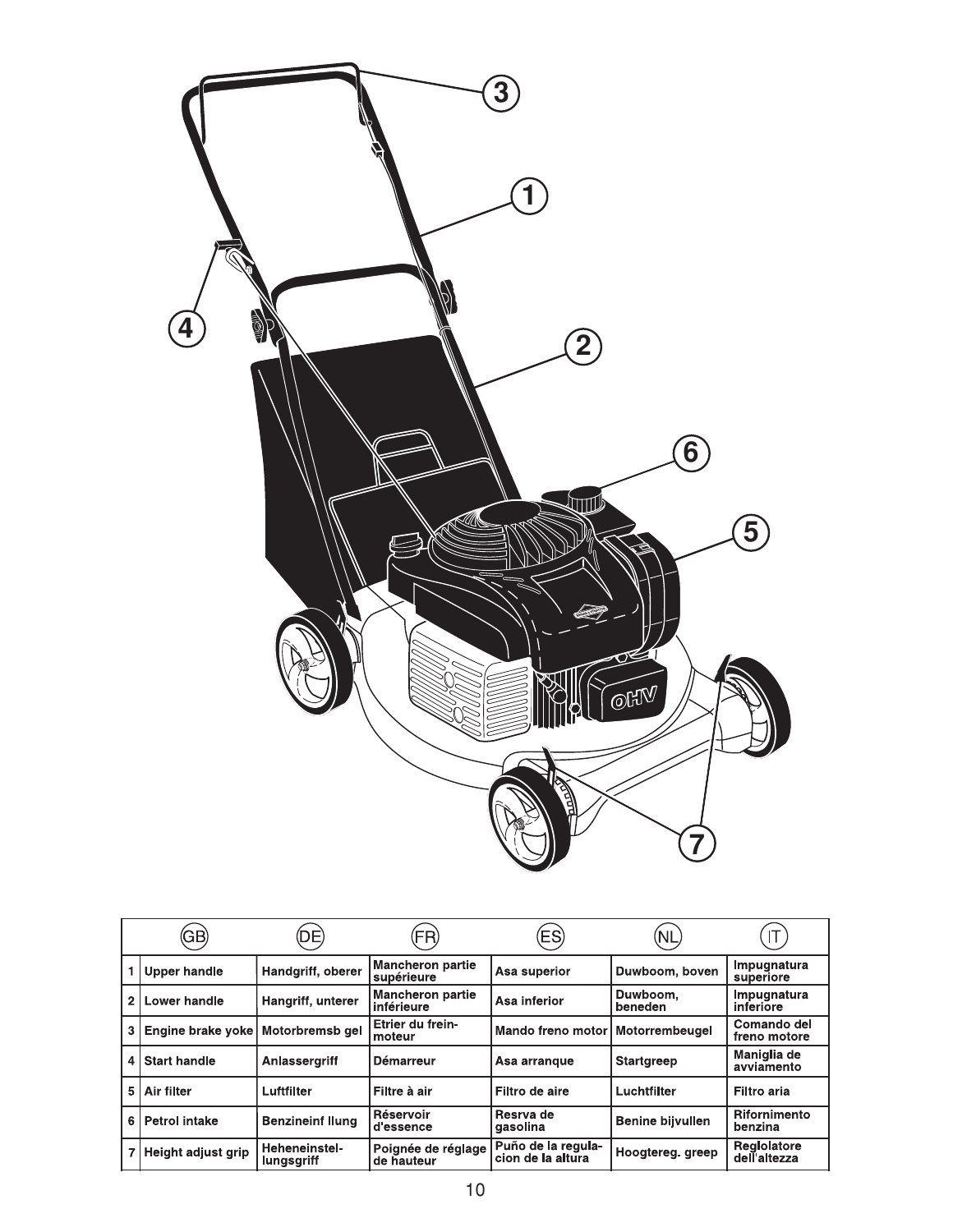

#### **ASSEMBLING** (GB) **Handle**

Pull up the handle in direction of the arrow. With the handle in up-turned position, tighten the wing-nuts.

### **MONTAGE**

**Griff**

(DE)

(FR)

ΈS

Griff in Pfeilrichtung hochklappen. Anschließend Flügelmuttern anziehen.

### **MONTAGE**

**Manche**

Déployez le manche dans la direction de la flèche. Une fois le manche déployé, serrez les écrous à oreilles.

## **MONTAJE**

### **Empuñadura**

Levantar le empuãdura en el sentido de la flecha. Cuando la empuãdura esté levantada, apretar las palomillas.



#### **MONTAGE Hendel**

Klap de hendel om, in de richting van de pijl. Wanneer de hendel omgeklapt is, worden de veugelmoeren aangedraaid.



### **MONTAGGIO**

**Impugnatura** Sollevare l'impugnatura nel senso dell afreccia. Quando l'impugnatura è sollevato, stringere i galletti.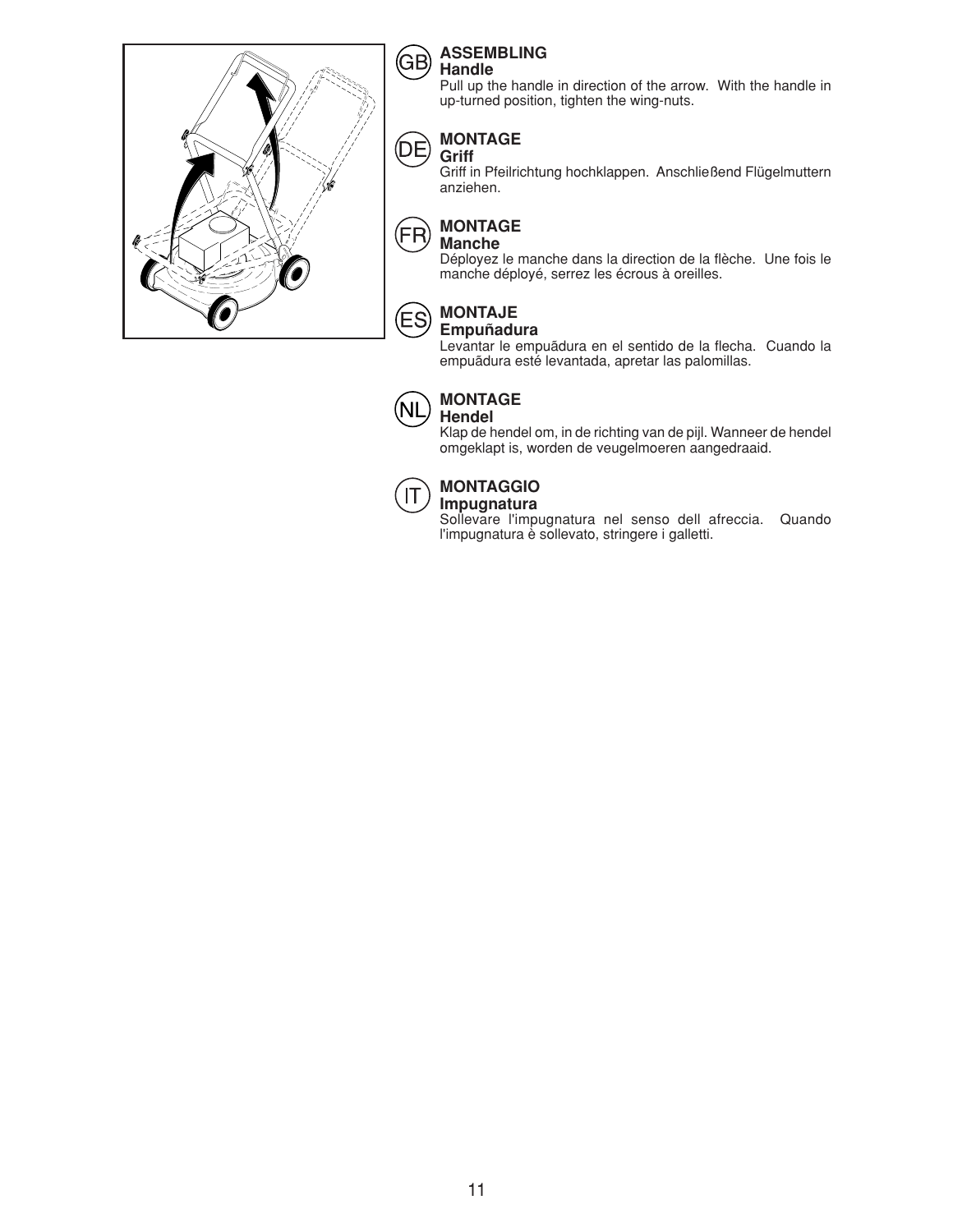

#### **To Assemble and Attach Grass Catcher**

- Put grass catcher frame into grass bag with stiff part of bag on the bottom.
- Slip vinyl bindings over frame.
- The grass catcher is secured to the lawn mower housing when the rear door is lowered onto the grass catcher frame.

#### **Zusammensetzung und Montage des Grasfangbeutels**

- Den Rahmen in den Grasfangbeutel einsetzen; der steife Teil des Beutels nach unten.
- Die Kunststoffkappen auf den Rahmen aufsetzen.
- Der Grasfangbeutel wird durch den Druck der Klappe gegen den Rahmen in der korrekten Stellung festgehalten.

#### **Assemblage et montage du collecteur d'herbe**

- Mettez en place le collecteur d'herbe avec sa partie dure vers le bas.
- Passez les fixations plastiques par dessus le cadre.
- Le collecteur se met en place en appuyant le volet au cadre.

#### **Armado y montaje del colector de hierba**

- Montar el marco en el colector de hierba con la parte dura de éste hacia abajo.
- Poner los ganchos de plástico alrededor del marco.
- El colector de hierba se mantiene en su sitio por la presión de la tapa sobre el marco del colector.

#### **Assembleren en monteren van de grasvergaarbak**

- Zet het frame in de grasvergaarbak met het harde gedeelte van de grasvergaarbak naar onderen.
- Trek de plastic haken over het frame.
- De grasvergaarbak wordt op zijn plaats gehouden door de druk die het luik uitoefent op het frame van de grasvergaarbak.

#### **Assemblaggio e montaggio del cestello di raccolta**

- Porre il telaio nel cestello, con il lato rigido del cestello verso il basso.
- Serrare gli agganci di plastica intorno al telaio.
- Il cestello di raccolta viene tenuto a posto dal portello.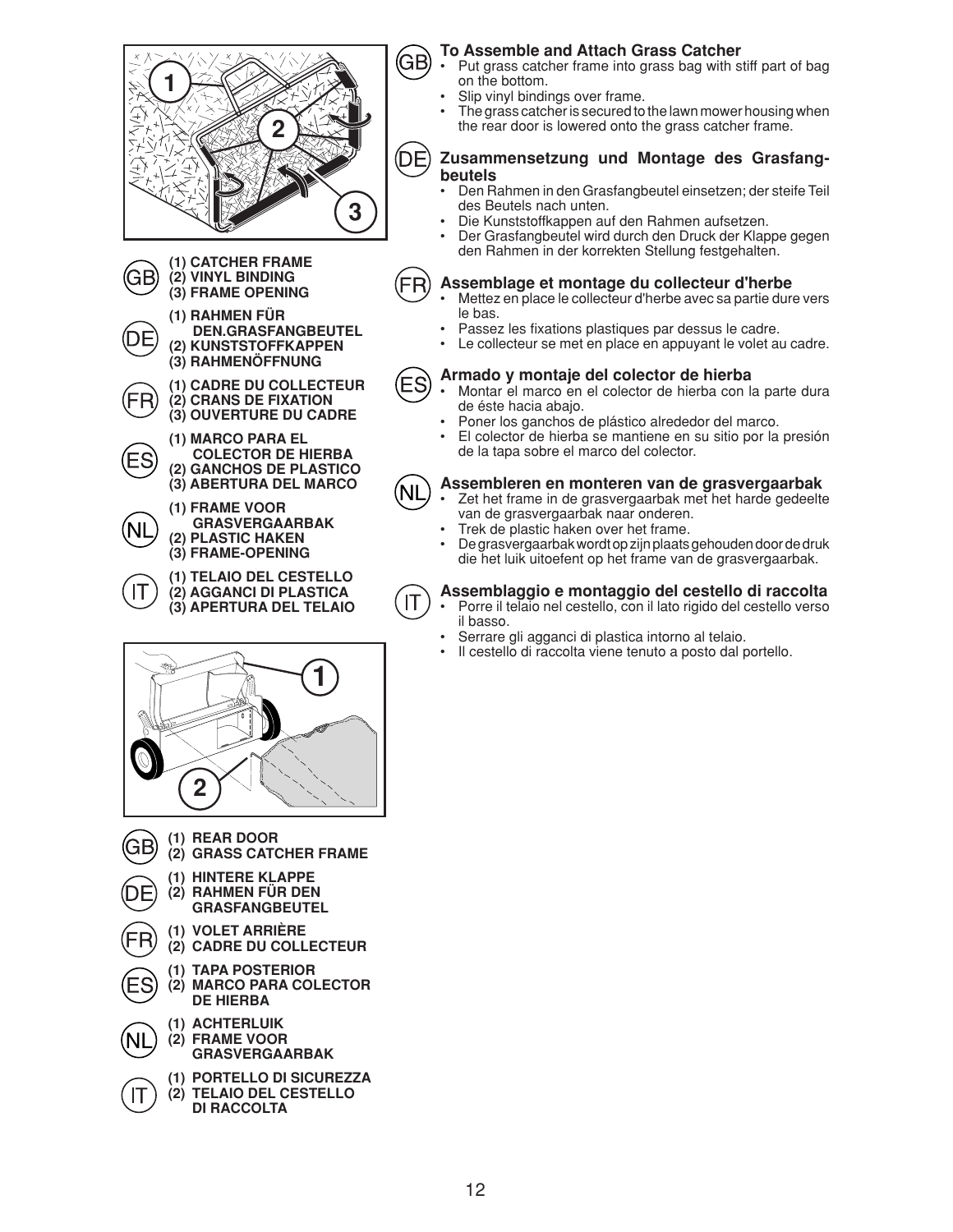

#### **To Empty Grass Catcher**

- To remove grass catcher, release engine brake yoke to stop engine.
	- Lift up rear door and remove the grass catcher by the handle.
- Do not drag the bag when emptying, it will cause unnecessary wear



#### **Leeren des Grasfangbeutels**

- Durch Loslassen des Bedienungshebels den Motor abstellen.
- Die Klappe anheben und den Grasfangbeutel mit Hilfe des Handgriffs entfernen.
- Den Beutel beim Leeren nicht über den Boden schleifen; dadurch entsteht unnötiger Verschleiß.

#### **Vidage du collecteur d'herbe**

- Coupez le moteur en lâchant la commande.
	- Levez le volet arrière et enlevez le collecteur au moyen de sa poignée.
- Ne pas le traîner au sol, cela qui risque d'user inutilement le tissu du sac collecteur.

#### **Vaciado del colector de hierba**

- Levantar la tapa posterior y quitar el colector utilizando el mango.
- No dejar caer el colector al suelo al vaciarlo, pues podría desgastarse la tela de la bolsa.
- No permita que el recogedor sea arrastrado cuando lo vacié; puede ocasionarse daños.



IT

#### **Legen van de grasvergaarbak**

- Schakel de motor uit door de bedieningshendel los te laten.
- Til het achterluik op en verwijder met behulp van het handvat de grasvergaarbak.
- Laat de grasvergaarbak niet over het gras slepen wanneer u hem leegt. Dit kan onnodige slijtage van het weefsel van de verzamelzak veroorzaken.

#### **Vuotatura del cestello di raccolta**

- Spegnere il motore rilasciando il comando.
- Sollevare il portello ed estrarre il cestello con l'aiuto della maniglia.
- Non trascinare il cestello sul terreno, onde evitare l'inutile usura del tessuto.





- FOR REAR BAGGING • Grass catcher installed.
- FOR MULCHING -
- 
- Rear door (1) closed.

#### **Umrüsten des Mäweks**

- VERWENDEN DES HECK-GRASFÄNGERS -
- Grasfänger montiert.
- KOMPOSTIEREN DES SCHNITTGUTES -
- Hintere Klappe (1) geschlossen.

#### **Pour Convertir la Tondeuse**

- POUR LE RAMASSAGE ARRIÈRE -
- Le ramasse-herbe est installé.
- POUR LE BROYAGE -
- La volet arrière (1) est fermé.

#### **Para Convertir la Segadora**

- PARA EL ENSACADO TRASERO -
- El recogedor del césped instalado. PARA EL ACOLCHAMIENTO -
- La tapa posterior (1) cerrado.
- NL

FR)

#### **De Maaier Veranderen**

VOOR GRASOPVANG ACHTER DE MAAIMACHINE - • De grasopvangbak moet geïnstalleerd zijn. VOOR VERSPREIDEN VAN MULCH - • De achterluik (1) moet verwijdend zijn.



#### **Per Convertire il Tosaerba**

- PER L' INSACCAMENTO POSTERIORE -
- Il raccoglierba va installato. PER LA PACCIAMATURA -
- La portello di sicurezza (1) si chiuso.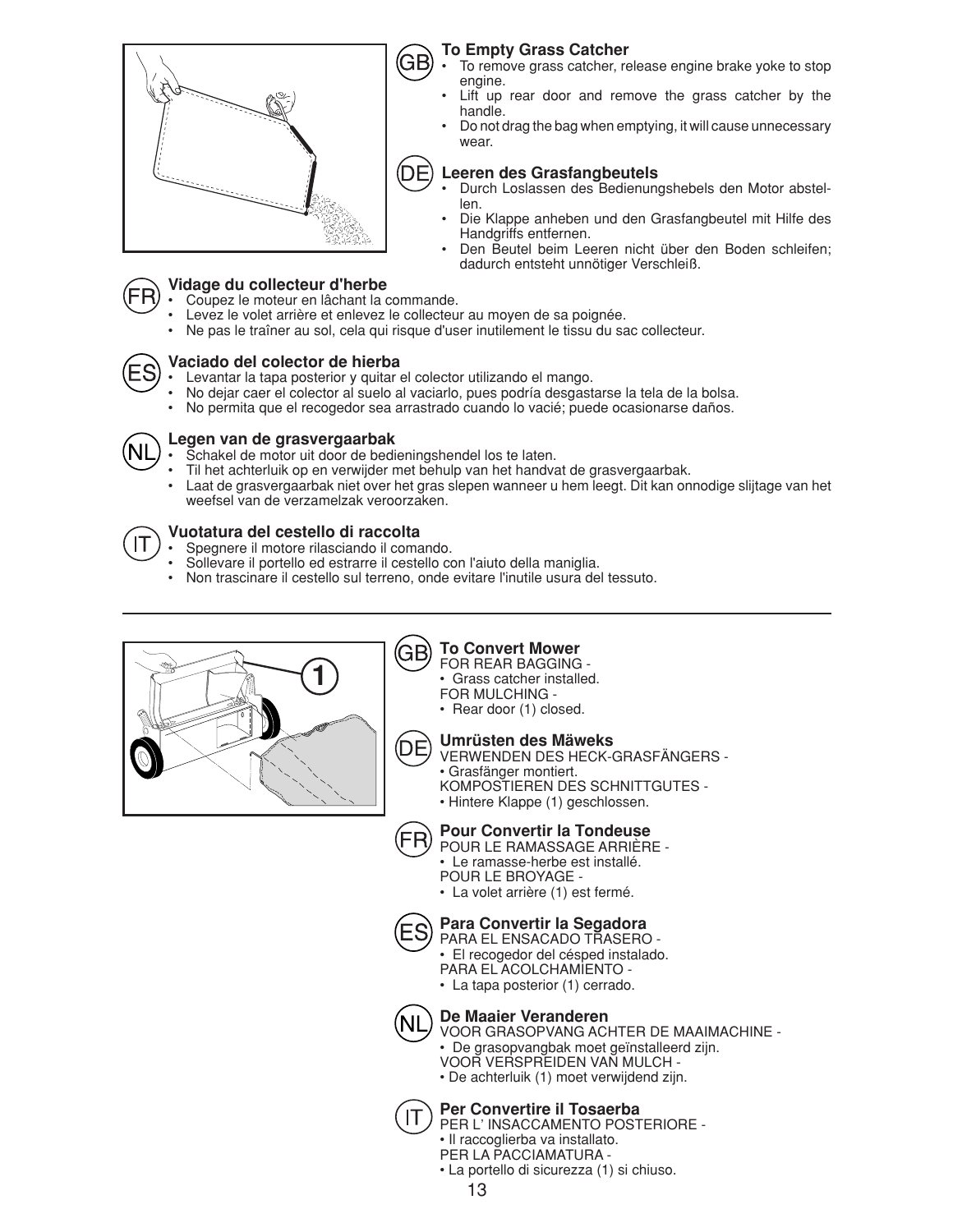

#### **Adjustment**

The mower can be set to different cutting levels. Adjust to desired cutting level by means of the lever at each wheel. Move the lever towards the wheel and set the cutting level. All wheels must be in the same height positions. Otherwise uneven cutting will result.

#### **Einstellung**

Der Mäher ist in verschiedenen Schneidhöhen einstellbar. Erwünschte Schneidhöhe mit dem Hebel am jeweiligen Rad einstellen. Hebel gegen das Rad drücken und Schneidhöhe regeln. Alle Räder müssen auf gleicher Höhe montiert sein; andernfalls ergibt sich eine ungleichmäßige Schnitthöhe.

#### FR) **Reglage**

La tondeuse peut être réglée pour des hauteurs de coupe différentes. Choisissez la hauteur de coupe désirée au moyen du levier de chaque roue. Appuyez le levier contre la roue et réglez la hauteur de coupe. Toutes les roues doivent être réglées identiquement, sinon la coupe sera inégale.



### **Ajuste**

El cortacésped puede ser ajustado a cinco alturas de corte distintas. Ajústese a la altura de corte que se desee con la palanca situada junto a cada rueda. Presiónese la palanca contra la rueda y regúlese la altura de corte. Las ruedas tienen que estar todas ajustadas a la misma altura, pues si no el corte es desigual.



#### **Het instellen**

De maaimachine kan op verschillende maaihoogtes worden ingesteld. Stel de gewenste maaihoogte in d.m.v. de hendel bij het respectievelijke wiel. Druk de hendel tegen het wiel en regel de maaihoogte. Alle wielen moeten op dezelfde hoogte ingesteld zijn, anders maait de machine ongelijkmatig.



#### **Regolazione**

Il tosaerba può essere regolato su diverse altezze di taglio. Scegliere l'altezza di taglio voluta agendo sulla leva in prossimità della routa. Premere la leva verso la ruota e selezionare l'altezza voluta. Tutte le ruote devono essere alla stessa altezza, altrimenti il taglio non è uniforme.



### **Filling with Oil**

Fill the engine with engine oil. SAE30 can be used. (Read the enclosed motor operating instructions as well.)

#### **Ölaffülling**

Füllen Sie Öl in den Motor. Es kann SAE30 verwendet werden. (Lesen Sie auch die beiliegende Gebrauchsanweisung für den Motor.)

#### **Remplissage d'huile**

Remplissez le moteur avec de l'huile pour moteur. Les huiles SAE30 peuvent être utilisées. (Lisez aussi les instructions cijointes concernant le moteur.)

#### **Relleno de aceite**

Rellenar el motor de aceite. Se pueden usar SAE30. (Léase también las instrucciones anexas para el uso del motor.)



ES

#### **Bijvullen van olie**

Vul het carter met de bijgeleverde motorolie. Multi-grade zoals bijv SAE30. (Lees tevens de bijgevoegde instructie voor de motor.)



#### **Riempimento dell 'olio\***

Versare l'olio nel motore. Si possono usare le qualità SAE30. \*Solo per gli U.S.A. (Leggere anche le unstruzioni per il motore allegate.)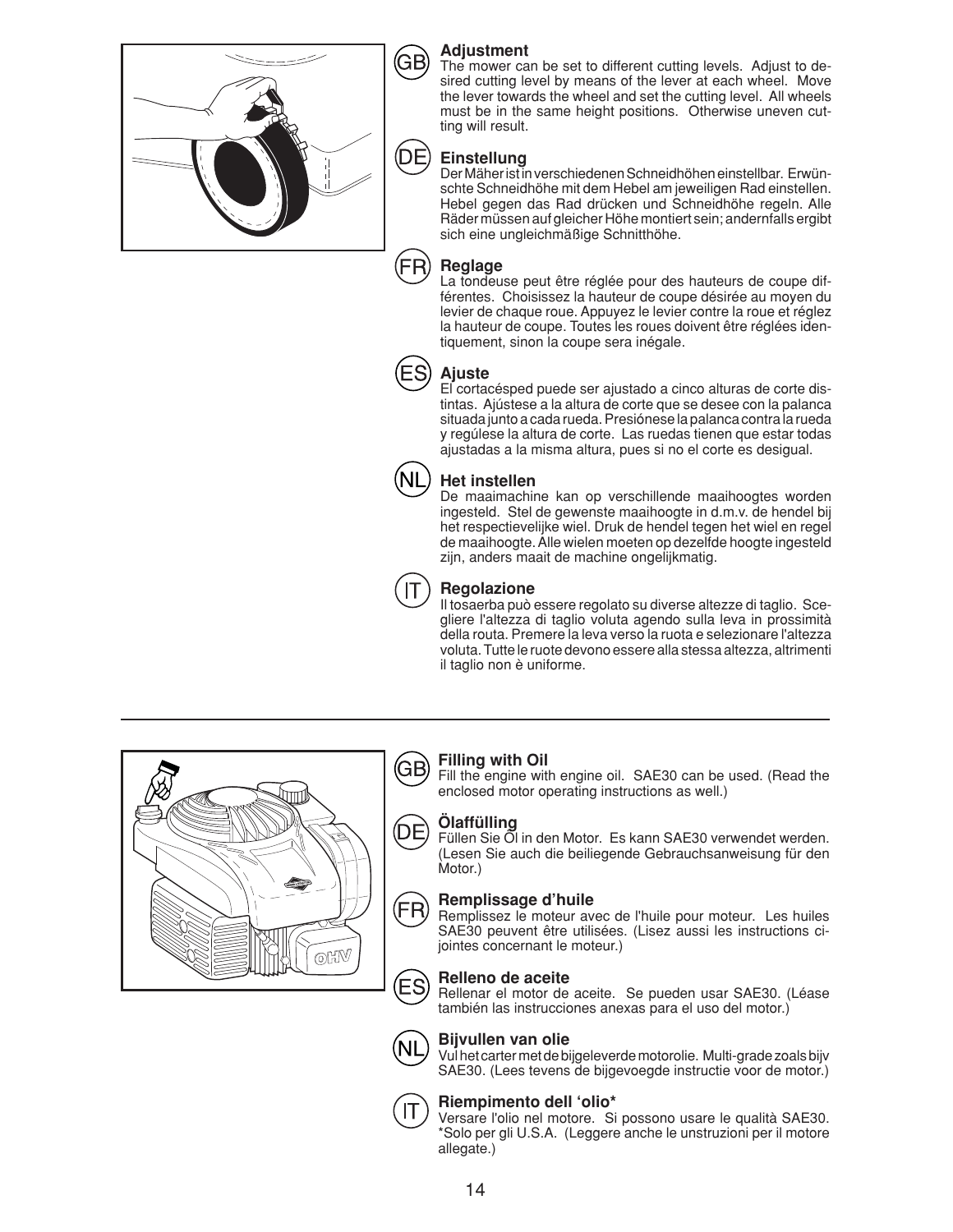



- **(1) UPPER HANDLE (2) BRAKE YOKE (3) STARTER HANDLE**
	- **(1) OBERER FÜHRUNGSHOLM (2) BEDIENUNGSHEBEL (3) STARTHANDGRIFF**
		- **(1) GUIDON SUPÉRIEUR (2) COMMANDE (3) POIGNÉE DE STARTER**

**(1) MANILLAR SUPERIOR (2) MANDO** 

**(3) MANGO DE ARRANQUE**



Place the mower on a flat surface. Note: not on gravel or similar. Fill the tank with petrol, **not oil-blended**. Both lead-free and lead-containing petrol may be used. **Do not fill with petrol while the engine is running.**

- To start a cold engine, push primer (3) times before trying to start. Use a firm push. This step is not usually necessary when starting an engine which has already run for a few minutes.
- Hold engine brake yoke to the handle and pull on starter handle quickly. Do not allow starter rope to snap back.
- To "STOP" engine, release engine brake yoke.

**NOTE:** In cooler weather it may be necessary to repeat priming steps. In warmer weather over priming may cause flooding and engine will not start. If you do flood the engine wait a few minutes before attempting to start and DO NOT repeat priming steps.

#### **Start und Stopp** (DE)

Stellen Sie den Rasenmäher auf ebenen Untergrund, Füllen Sie den Kraftstofftank mit reinem Benzin, **(keine Benzin-Ölgemisch verwenden)**. Sowohl bleifreies als auch verbleites Benzin kann verwendet werden. Nie bei laufendem Motor Benzin nachfüllen.

- Um einen kalten Motor anzulassen, die Vorpumpe (3) Mal vor Anlassen drücken; mit festem Griff drücken. Dieser Schritt ist im allgemeinen nicht erforderlich, wenn ein Motor angelassen wird, der vorher schon einge Minuten gelaufen hat.
- Den Bedienungshebel gegen den Holm drücken und kräftig am Starthandgriff ziehen. Das Startseil nicht einfach loslassen, sondern sich langsam wieder aufrollen lassen.
- Der Motor wird durch Loslassen des Bedienungshebels abgestellt.

**HINWEIS:** Beikaltem Wetter müssen die Bedienungsschritte für die Vorpumpe mögliicherweise wiederholt werden. Bei warmem Wetter kann durch zu starke Betätigung der Vorpumpe der Motor Uuberflutet werden, so daß der Motor infolgedessen nicht anspringt. Solte der Motor überflutet sein, einige Minuten warten, bevor Anlassen des Motors erneut versucht wird, und die Bedienungsschritte für die Vorpumpe NICHT widerholen.

#### **Marche et Arrêt**

Placez la tondeuse sur une surface bien plane. Attention, ni gravier ni gravillons. Remplissez le réservoir d'essence pure **pas de melange 2 temps.** Vous pouvez utiliser de l'essence avec ou sans plomb. **Ne pas faire le plein quand le moteur est en marche.**

- Pour mettre un moteur froid en marche, poussez le disp. d'amorçage (3) fois avant d'essayer de le faire démarrer puis poussez fermement. Cette étape n'est pas habituellement nécessaire pour faire démarrer un moteur qui a déjà fonctionné pendant quelques minutes.
- Maintenez la commande contre le guidon et tirez vivement sur le starter. Puis lâchez doucement la ficelle.
- Coupez le moteur en lâchant la commande.

**REMARQUE**: Sous des températures plus froides il peut être nécessaire de répéter les étapes d'amorçage. Sous des températures plus chaudes trop amorcer peut étouffer le moteur et il refusera de démarrer. Si vous étouffez le moteur, attendez quelques minutes avant d'essayer de le remettre en marche et NE répétez PAS les étapes d'amorçage.

### **Arranque y Parada**

Colocar el cortacésped en una superficie llana (sin gravilla, guijarros, etc.). Rellenar el tanque de gasolina pura, **sin aceite.** Se peude usar gasloina sin plomo o con plomo. **No rellenar el tanque mientras está funcionando el motor.**

- Para arrancar un motor frio, empuje el cebador (3) veces antes de tratar de arrancar. Empujar firmemente. Esto normalmente no es necesario cuando se arranca un motor que ya ha estado funcionando por ajgunos minutos.
- Presionar el mando contra el manillar y tirar rápidamente del mango de arranque. Soltar lentamente el cordón de arranque.
- Poner en marcha el motor soltando el mando.

**NOTA:** En tiempo más frio puede ser necesario repetir los pasos del cebado. En tiempo más caluroso el cebar demasiado puede hacer que se ahoge el motor y no va a arrancar. Si se ahoga el motor espere unos pocos minutos antes de tratar de arrancar. NO REPITA los pasos del cebado.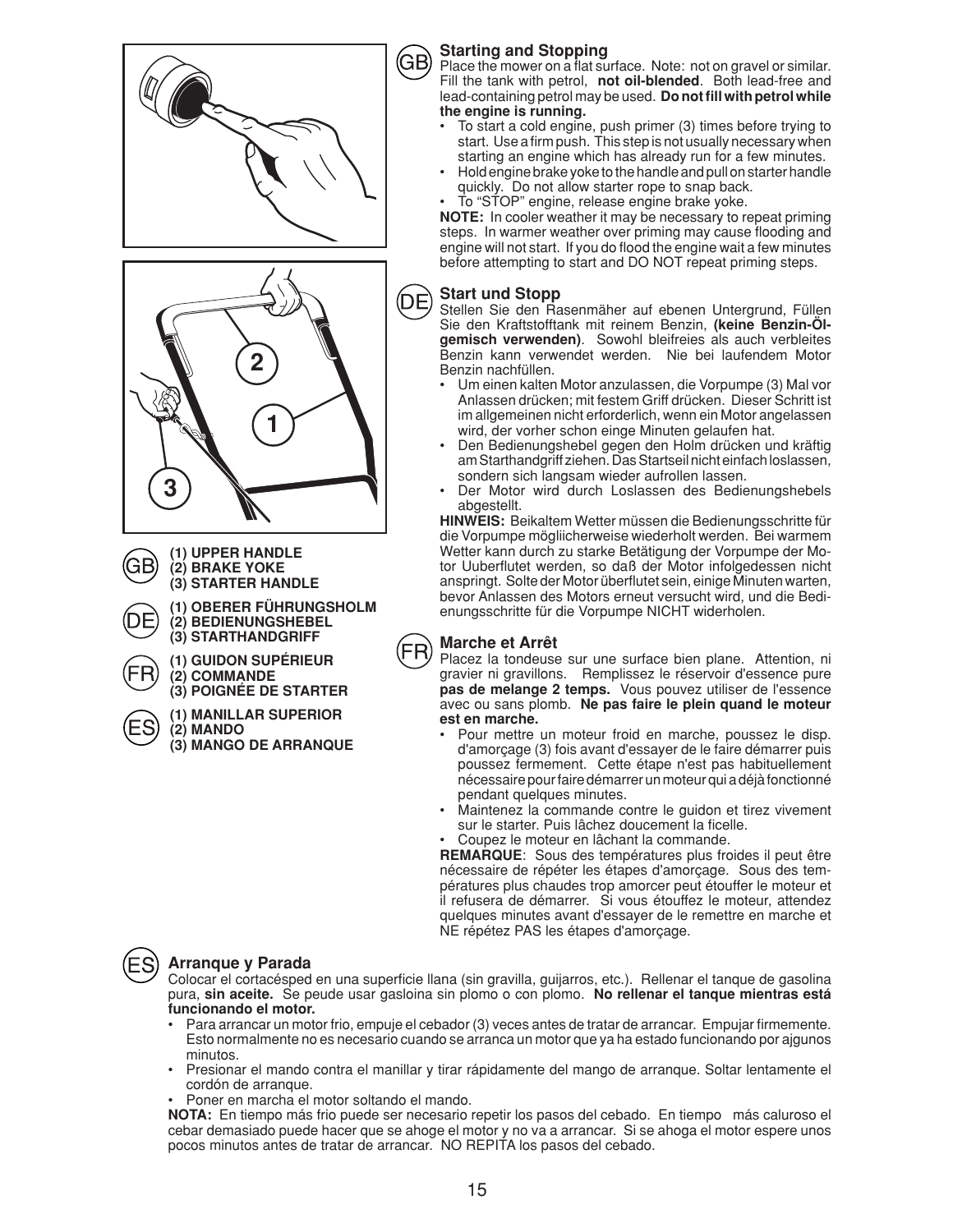



**(1) OVERSTE STUUR (2) BEDIENINGSHENDEL (3) STARTHENDEL (1) MANUBRIO SUPERIORE (2) COMANDO**  IT

**(3) MANIGLIA DI AVVIAMENTO**



**Starten en Stoppen** Zet de maaier op een vlakke ondergrond. Niet op een grindpad of iets dergelijks. Vul de benzinetank met benzine, geen oliemengsel. U kunt zowel loodvrije als loodhoudende benzine gebruiken. **Nooit benzinetank vullen terwijl de motor draait.**

#### • Om een koude motor te starten duwt u (3) keer op het voorinspuitpompie, voordat u gaat starten. Druk stevig. Deze stap is gewoonlijk niet nodig wanneer u een motor srart die reeds enkele minuten gelopen heeft.

• Houd de bedieningshendel tegen het stuur en trek kort en krachtig aan de starthendel. Laat het startsnoer langzaam vieren.

Schakel de motor uit door de bedieningshendel los te laten. **N.B.:** Bij koeler weer kan het nodig zijn om de voorinspuitstappen te herhalen. Bij warmer weer kan te veel voorinspuiten ertoe leiden dat de motor verzuipt en niet start. Als u de motor verzuipt, moet u enkele minuten wachten alvorens hem te starten en de voorinspuitstappen NIET herhalan.

### **Avviamento e Arresto**

Portare il tosaerba su fondo piano (non su ghiaia, sassi o simili). Riempire il serbatoio con benzina pura. Si può usare sia bezina senza piombo che benzina contenente piombo. **Non versare bezina nel serbatoio mentre il motore è in marcia.**

- In caso di motore freddo, premere (3) volte il cicchetto prima dell'avviamento. Premere con decisione. Quest'operazione non è generalmente necessaria nel caso di un motore che abbia già funzionato per qualche minuto.
- Tenere il comando contro il manubrio e tirare velocemente la maniglia di avviamento. Rilasciare la cordicella lentamente. • Fermare il motore rilasciando il comando.

**N.B.:** Nei climi freddi può rendersi necessario ripetere le fasi di iniezione del carburante col cicchetto. Nei climi più caldi l'uso eccessivo del cicchetto può causare l'ingolfamento del motore. In caso di ingolfamento, attendere qualche minuto prima di tentare di avviare nuovamente il motore. NON ripetere le fasi di iniezione col cicchetto.



### **Use**

The mower should not be used on ground that slopes more than 15°. This could cause engine lubrication problems.

#### **Gebrauch**

Der Rasenmäner solite nicht in einem Gelände benützt werden, das eine Neigung von mehr als 15° Grad hat. In solchen Fällen können Schmierungsprobleme im Motor auftreten.

#### **Utilisation**

La tondeuse ne doit pas être utilisée sur un terrain dont la pente dépasse 15°. Il pourrait se produire des problèmes avec le graissage du moteur.

#### **Aplicacion**

Para evitar problemas de engrase se recomienda no usar el cortacésped en terrenos de inclinaciones mayores de 15° grados. **Gebruik**

De grasmaaier niet gebruiken op hellingen of taluds met een hoek groter dan 15<sup>o</sup>. Anders komen er problemen met de smering van de motor.

#### **Uso** IT

Per evitare problemi di lubrificazione, il tosaerba non deve essere usato su terreno in pendenza di oltre 15°.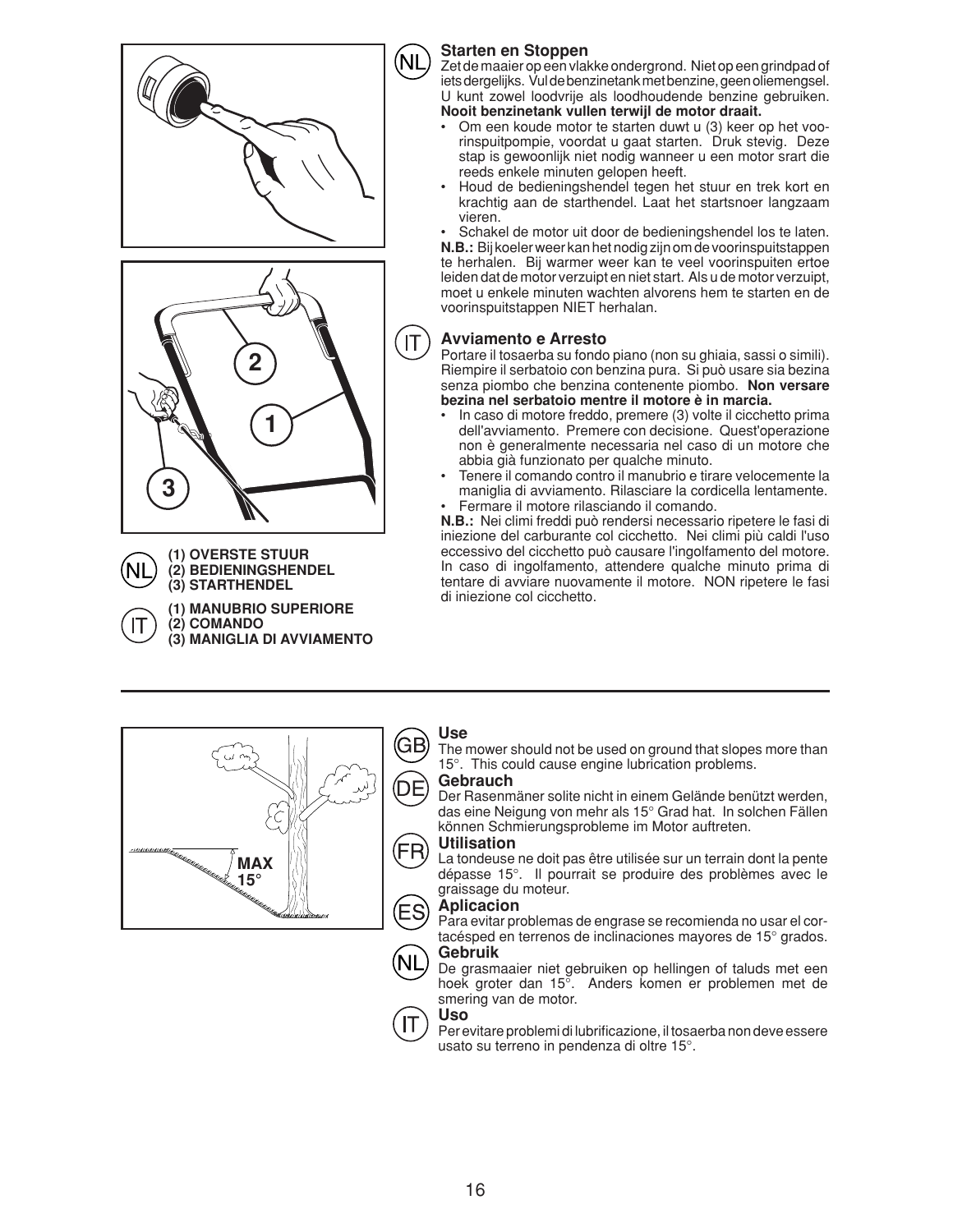



Mow the lawn twice weekly during the most active periods of growth. Never cut more than 1/3 of the length of the grass, especially during dry periods. Mow with a high cutting height setting the first time. Examine the result and lower the mower to the desired setting. Mow slowly or mow the grass twice if it is very long.

Mähen Sie das Gras bei starkem Wachstum zweimal wöchentlich. Mähen Sie niemals mehr als 1/3 der Graslänge. Dies gilt besonders für trockene Perioden. Mähen Sie danach das Resultat und stellen Sie dann die erwuunschte Schnitthöhe ein. lst das Gras besonders hoch, fahren Sie langsam mit dem Rasenmäher. Mähen Sie gegebenenfalls zweimal.



Au cours de la période de croissance intensive, coupez l'herbe au moins deux fois par semaine. Ne jamais couper plus de 1/3 de la hauteur de l'herbe, particulièrement en période de sécheresse. Tondez la première fois avec la tondeuse réglée sur une position haute de coupe. Vérifiez le résultat et abaissez ensuite à la hauteur souhaitée. Si l'herbe est très haute, passez la tondeuse lentement, éventuellement, la passer deux fois.



Cuando la hierba crece rápidamente es necesario cortar el césped doa veces por semana. No es conveniente cortarla en más de una tercera parte de su largo, sobre todo en perfodos secos. El primer corte se hace con el cortacésped en una de sus posiciones más altas y, después de obsérvar el resultado, se ajusta a la altura deseada. Si la hierba está muy alta se recomienda pasar el cortacésped a poca velocidad o cortar el césped dos veces seguidas.



Maai het gazon twee maal per week in de grootste groeiperiode. Niet meer dan 1/3 van de totale lengte maaien, vooral niet in een droge periode. Indien het gras erg lang is, eerst in de hoogste maaistand maaien, daarna oop de gewenste maaihoogte instellen. Eventueel twee maal maaien.

IT.

Falciare l'erba 2 volte la settimana nel periodo della massima crescita. Non tagliare mai più di 1/3 della lunghezza dell'erba, specialmente nei periodi di siccità. La prima volta, faciare con il tosaerba regolato ad una delle maggiori altezze. Controllare il risultato e portare quindi il tosaerba all'altezza desiderata. Se l'erba è molto alta, falciare lentamente, eventualmente faciare 2 volte.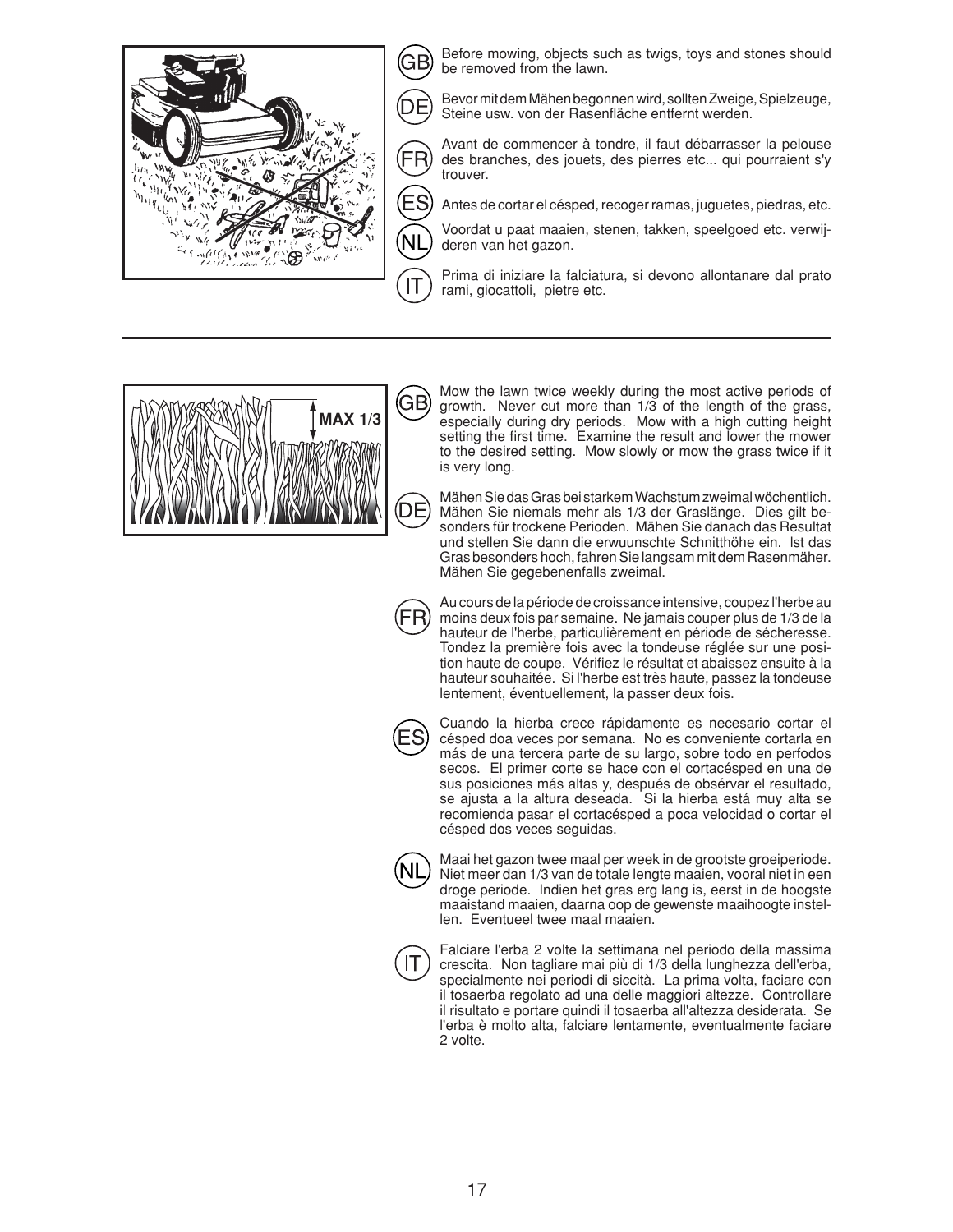



**Always remove the spark plug lead** before repair, cleaning or maintenance work. After 5 hours running time, tighten screws and nuts. Check the oil. The **spark plug** must be **at the highest point** on the mower when it is tilted up.

#### **Wartung**

**Ziehen Sie immer das Zündkerzenkabel ab**, bevor Sie mit der Reparatur, Reinigung oder mit Wartungsarbeiten beginnen. Nach den ersten 5 Betreibstunden alle Schrauben und Muttern überprüfen. Ölstand kontrollieren. Wenn der Rasenmäher gekippt wird, müssen sich **die Zündkerze an der höchsten**  Stelle befinden.



DE

#### **Entretien**

**Toujours débrancher la bougie** avant réparation, nettoyage ou entretien. Après 5 heures d'utilisation, resserrer vis et écrous. Vérifier l'huile. Lorsque la tondeuse est inclinée sur le côté, il faut que la **bougie** occupe la position **la plus élevée**.



#### **Inspeccion**

**Desconéctese siempre el cable del encendido de la bujía** antes de hacer una reparación, limpieza o trabajo de mantenimiento. Vovler a apretar tuercas y tornillos después de cinco horas de trabajo. Contrólose el aceite. Si se coloca el cortacésped de lado, el punto más alto debe ser **la bujía.**



#### **Onderhoud**

Voordag u begint met schoonmaken, reparaties of afstellen, **altijd eerst de bougiekabel losmaken.** Bouten en moeren kontroleren ma vijf draaiuren. Oliepeil kontroleren en zonodig bijvullen. Als de maaier op de zijkant wordt gelegd, zorg dan dat **de bougie**  naar **boven** zign gericht.



GB)

#### **Manutenzione**

**Manutenzione: Staccare sempre il cavo di accensione** prima di riparazioni, pulizie o lavori di menutenzione. Dopo 5 ore di funzionamento stringere viti e dadi. Controllare l'olio. Piegando la falciatrice sul fiancolare attenzione che la candela **sia il punto più alto.**



### **Regularly**

Stop the engine and unscrew the dipstick. The level should be between FULL and ADD. **NOTE:** the dipstick must be screwed all the way down in order to indicate correct oil level. Avoid filling with too much oil.

#### **Regelmässig**

Stellen Sie den Motor ab und schrauben Sie den Ölpeilstab heraus. De Ölstand soll swischen FULL and ADD liegen. **ACHTUNG:**  der Ölpeilstab muss vollständig hineingeschraubt sein, damit der richtige Ölstand angezeigt werden kann. Vermeiden Sie zu viel Öl einzufüllen.

#### **Régulièrement**

Arrêter le moteur et vérifier la jauge à julie. Le niveau doit être situé entre FULL (plein) et ADD (ajoutez). **ATTENTION:** il faut que la jauge soit vissé à fond pour obtenir un résultat correct. Evitez de mettre trop d'huile.



FR)

#### **Periódicamente**

Parar el motor para controlar el nivel de aceite del motor. Debe estar entre FULL y ADD. **ATENCIÓN:** la tapa tiene que estar bien puesta para que la indicación del nivel de aceite de la varilla sea correcta. Evitar relleno excesivo de aceite.



#### **Regelmatig**

Kontroleer het oliepeil bij voorkeur bij een koude motor. Het niveau moet tussen FULL en ADD staan. Nooit beneden de ADD mar ook nooit boven FULL. **N.B.** De peilstok moet geheel ingedraaid worden voor dejuiste meting. Niet teveel olie bijvullen.



#### **Periodicamente**

Arrestare il more e controllare l'asta dell'olio. Ll livello deve trovarsi fra FULL e ADD. **ATTENZIONE:** l'asta dell'olio deve essere avvitata fino in fondo per vedere il livello correctto dell'olio. Evitare di versare troppo olio.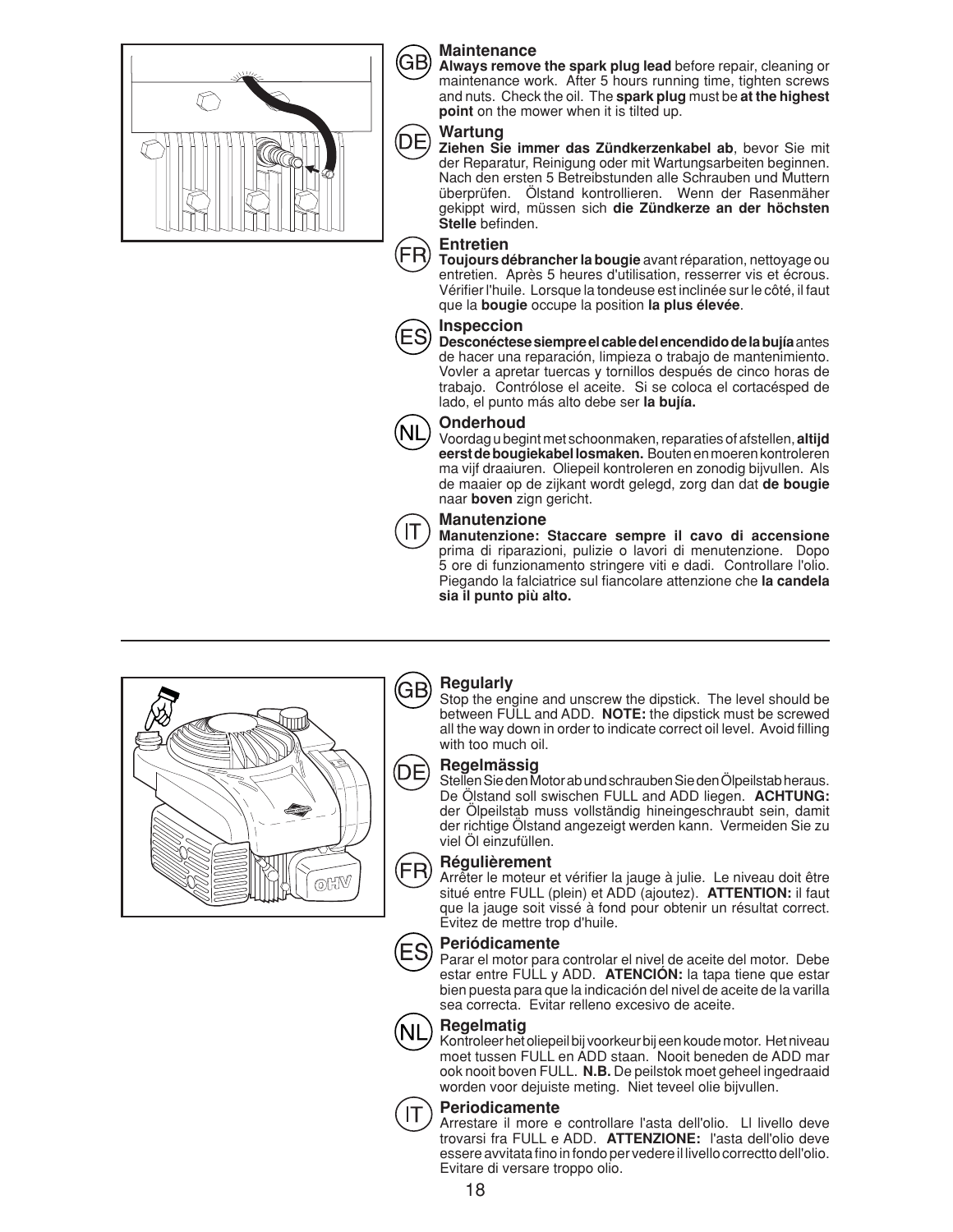

#### **Annually (After end of season)**

Grinding and balancing the cutter blade. **Remove the spark plug lead.** Fitting and removing the blade require the use of protective gloves. Unscrew the cutter blade and deliver it to a service workshop for grinding and balancing. Tighten the screw properly when reassembling (35-40 ft. lbs.).

#### **Jährlich (nach Beendigung der Saison)**

Schleifen und Auswuchten des Messers. **(Achtung: Vor Demontage des Messers Zündkabel von der Zündkerze entfernen).** Die Klinge nur mit Schutzhandschuhen einsetzen und entfernen. Schrauben Sie das Messer ab und bringen dieses in eine Service-Werkstatt. Bei der Montage die Schrauben richtig anziehen (35–40 ft. lbs.).



#### **Annuellement (à fin de la saison)**

Aiguisage et équilibrage de la lame. **Débrancher la bougie.** Mettre des gants de protection avant de mettre en place ou d'enlever la lame. Démontez-la et donnez-la à aiguiser à un professionnel. Bien resserer la vis après remontage (35–40 ft. lbs.).

#### **Revisión anual (Al terminar la estación)**

Afilado y equilibrado de la cuchilla. **Se desconecta el cable del encendido de la bujía.** El ajuste y la sustitución de la hoja requiere el uso de guantes protectores. Se desmonta leugo la cuchilla que es entrega a un taller mecánico para su afilado y equilibrado. Apriétese bien la tuerca al volver a montar (35–40 ft. lbs.).

#### **Jarlijks (na einde van het seizoen)**

Slijpen en balanceren van het maaimes. **De bougiekabel losmaken.** Bij het afstellen en verwijderen van het mes moeten altijd beschermende handschoenen worden gedragen. Schroef het mes er af en breng het naar de werkplaats voor slijpen en balanceren. Bij het weer aanbrengen de schroef goed vastdraaien (35–40 ft. lbs.).



#### **Controllo annuale (All fine della stagione)**

Rettifica e bilanciamento della lama. **Rimuovere il cavo di accensione.** Inserire e rimuovere la lama solamente indossando guanti di protezione. Smontare la lama e consegnarla ad una officina di servizio per la rettifica ed il bilanciamento. Stringere bene le viti nel rimontaggio (35–40 ft. lbs.).



Change oil after each season or after 25 hours running time. Run GB the engine warm, **remove the spark plug lead.** Remove the dipstick and drain oil. Fill with new oil. SAE 30 can be used.

Ölwechsel einmal pro Jahr oder nach 25 Betriebsstunden. Den Motor warm laufen lassen, **abstellen und das Zündkerzenkabel abziehen.** Die Ölpeilstab heraus und das Öl ablassen. Danach neues Öl auffüllen SAE 30.

Changez l'huile à chaque saison ou après 25 heures de marche. Allumez le moteur, **arrêtez-le et enlevez le câble d'allumage.** Enlevez la jauge à julie et vider l'huile. Puis remplissez avec de l'huile neuve (les huiles SAE 30 sont utilisables).



Cambiar el aceite cada temporada, o después de 25 horas de funcionamiento. Dejar funcionar el motor hasta que se caliente, **pararlo y quitar el cable de encendido.** Quitar el nivel de aceite del motor y dejar salir el aceite. Poner después aceite nuevo. Pueden utilizarse los aceites SAE 30.



Ververs de olie elk seizoen, of na 25 u rijden. Laat de motor warmlopen, **schakel de motor uit en demonteer de ontstekingskabel.** Verwijder de koude motor en tap de olie af. Vul daarna met verse olie: SAE 30.



Sostituire l'olio al termine di ogni stagione, oppure dopo 25 ore di esercizio. Scaldare il motore, **spengerlo e staccare il cavo della candela.** Togliere il l'asta dell'olio e far uscire tutto l'olio. Rifornire con olio nuovo SAE 30.